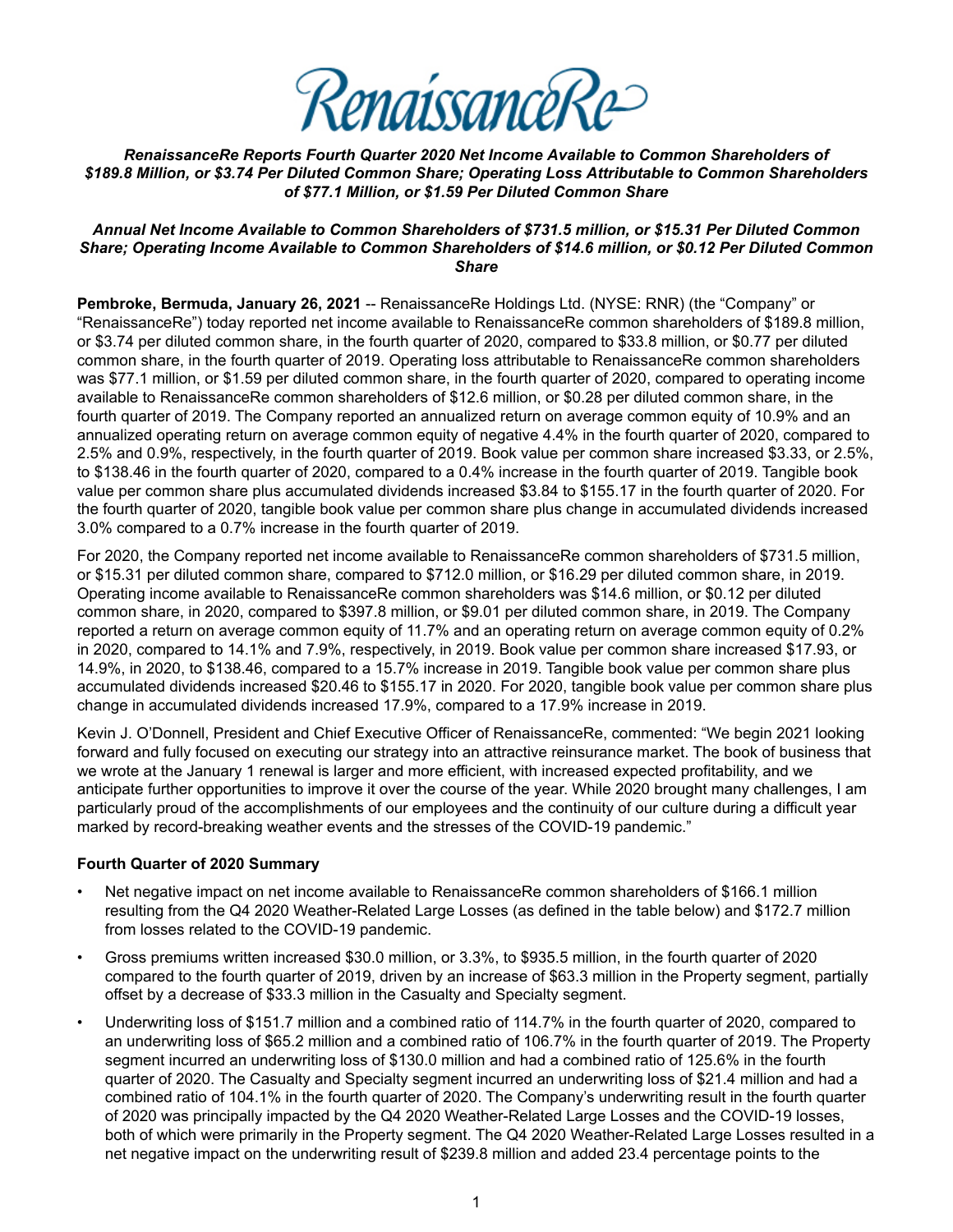combined ratio. The COVID-19 losses resulted in a net negative impact on the underwriting result of \$237.2 million and added 23.2 percentage points to the combined ratio.

Partially offsetting the impact of the Q4 2020 Weather-Related Large Losses and COVID-19 losses was favorable development on prior accident years of \$128.4 million, primarily related to large loss events in 2019, 2018 and 2017, as well as favorable movements in other assumed losses and ceded recoveries. The favorable development on prior accident years reduced the combined ratio by 12.5 percentage points and was principally in the Property segment.

In comparison, the Company's underwriting results in the fourth quarter of 2019 were principally impacted by Typhoon Hagibis and losses associated with aggregate loss contracts in 2019 (the "2019 Aggregate Losses"), which together had a net negative impact on the underwriting result of \$237.0 million and added 25.0 percentage points to the combined ratio.

• Total investment result was a gain of \$340.5 million in the fourth quarter of 2020, generating an annualized total investment return of 6.6%, compared to \$130.6 million and an annualized total investment return of 3.1% in the fourth quarter of 2019.

#### **Net Negative Impact**

Net negative impact includes the sum of estimates of net claims and claim expenses incurred, earned reinstatement premiums assumed and ceded, earned and lost profit commissions and redeemable noncontrolling interest. The Company's estimates of net negative impact are based on a review of its potential exposures, preliminary discussions with certain counterparties and actuarial modeling techniques. The Company's actual net negative impact, both individually and in the aggregate, may vary from these estimates, perhaps materially. Changes in these estimates will be recorded in the period in which they occur.

Meaningful uncertainty remains regarding the estimates and the nature and extent of the losses from catastrophe events, driven by the magnitude and recent nature of each event, the geographic areas impacted by the events, relatively limited claims data received to date, the contingent nature of business interruption and other exposures, potential uncertainties relating to reinsurance recoveries and other factors inherent in loss estimation, among other things.

The Company continues to evaluate industry trends and its own potential exposure associated with the ongoing COVID-19 pandemic, and expects historically significant industry losses to emerge over time as the full impact of the pandemic and its effects on the global economy are realized. Among other things, the Company continues to actively monitor information received from or reported by clients, brokers, industry actuaries, regulators, courts, and others, and to assess that information in the context of its own portfolio. The Company's loss estimates represent its best estimate of incurred losses based on currently available information, and actual losses may vary materially from these estimates.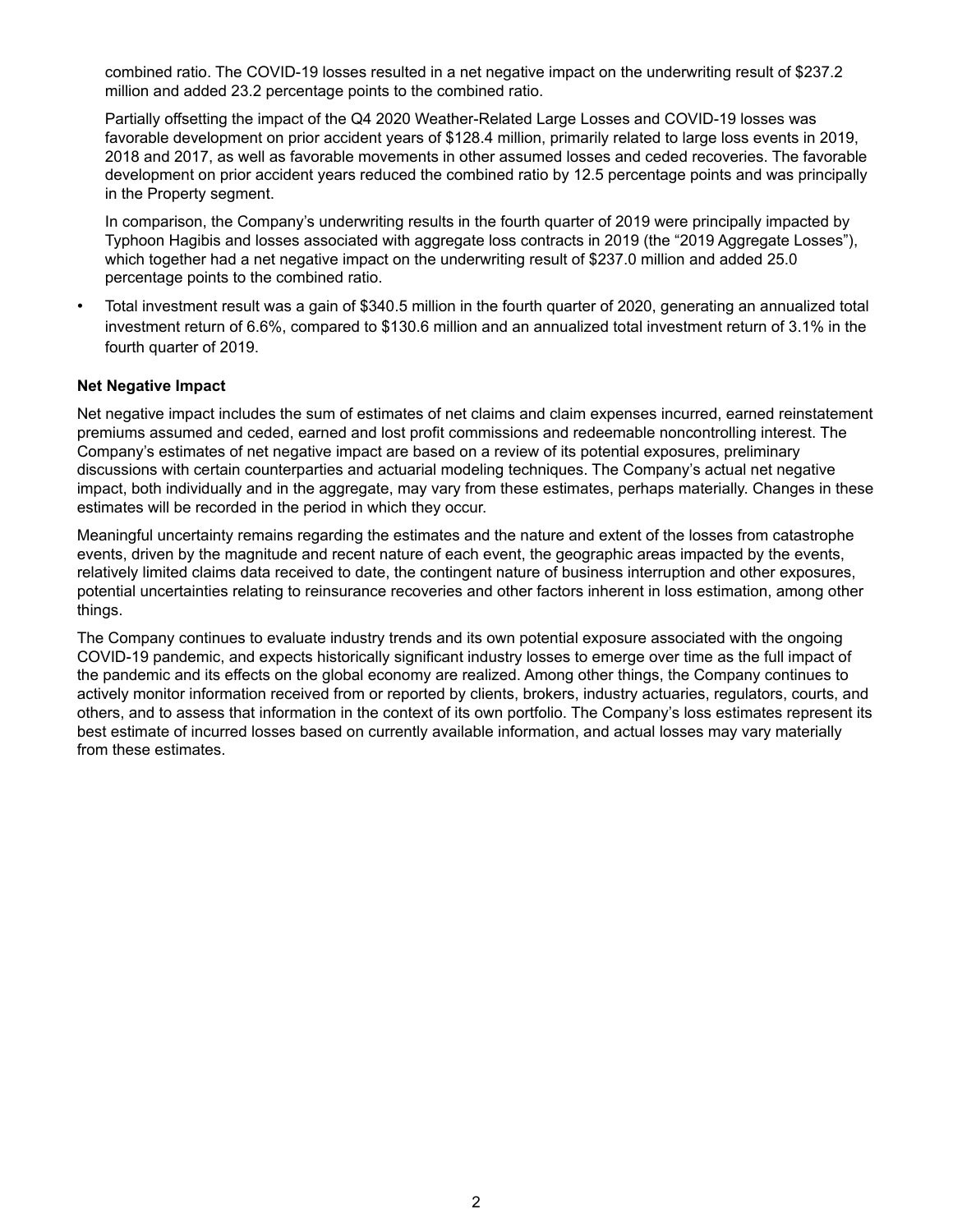#### *Weather-Related Large Loss Events*

The financial data in the table below provides additional information detailing the net negative impact of the Q4 2020 Weather-Related Large Losses on the Company's consolidated financial statements in the fourth quarter of 2020.

| <b>Three months ended December</b><br>31, 2020                                            | <b>Hurricane</b><br>Zeta |  | <b>Hurricane</b><br><b>Delta</b> |    | <b>Other Q4 2020</b><br><b>Weather-</b><br><b>Related</b><br>Catastrophe<br>Events (1) | Change in<br>estimates of<br>the Q3 2020<br><b>Weather-</b><br><b>Related</b><br><b>Catastrophe</b><br>Events (2) |     | Aggregate<br>Losses (3) |    |            |  |  |  |  |  |  |  | <b>Total Q4 2020</b><br><b>Weather-</b><br><b>Related Large</b><br>Losses (4) |
|-------------------------------------------------------------------------------------------|--------------------------|--|----------------------------------|----|----------------------------------------------------------------------------------------|-------------------------------------------------------------------------------------------------------------------|-----|-------------------------|----|------------|--|--|--|--|--|--|--|-------------------------------------------------------------------------------|
| (in thousands)                                                                            |                          |  |                                  |    |                                                                                        |                                                                                                                   |     |                         |    |            |  |  |  |  |  |  |  |                                                                               |
| Net claims and claims<br>expenses incurred                                                | \$<br>$(48,556)$ \$      |  | $(43,996)$ \$                    |    | $(36, 842)$ \$                                                                         | $(108, 125)$ \$                                                                                                   |     | $(27, 194)$ \$          |    | (264, 713) |  |  |  |  |  |  |  |                                                                               |
| Assumed reinstatement<br>premiums earned                                                  | 4,935                    |  | 1,464                            |    | (76)                                                                                   | 19,691                                                                                                            |     | (259)                   |    | 25,755     |  |  |  |  |  |  |  |                                                                               |
| Ceded reinstatement<br>premiums earned                                                    | (113)                    |  | (651)                            |    | (914)                                                                                  | (3, 449)                                                                                                          |     |                         |    | (5, 127)   |  |  |  |  |  |  |  |                                                                               |
| Earned (lost) profit<br>commissions                                                       | 731                      |  | 882                              |    | 1,161                                                                                  | 2,549                                                                                                             |     | (1,038)                 |    | 4,285      |  |  |  |  |  |  |  |                                                                               |
| Net negative impact on<br>underwriting result                                             | (43,003)                 |  | (42, 301)                        |    | (36, 671)                                                                              | (89, 334)                                                                                                         |     | (28, 491)               |    | (239, 800) |  |  |  |  |  |  |  |                                                                               |
| Redeemable noncontrolling<br>interest                                                     | 12,058                   |  | 14,548                           |    | 10,205                                                                                 | 23,443                                                                                                            |     | 13,454                  |    | 73,708     |  |  |  |  |  |  |  |                                                                               |
| Net negative impact on net<br>income available to<br>RenaissanceRe common<br>shareholders | (30,945)                 |  | (27, 753)                        | -S | (26,466)                                                                               | \$<br>(65, 891)                                                                                                   | \$. | (15,037)                | -S | (166,092   |  |  |  |  |  |  |  |                                                                               |

The financial data in the table below provides additional information detailing the net negative impact of the Q4 2020 Weather-Related Large Losses on the Company's segment underwriting results and consolidated combined ratio in the fourth quarter of 2020.

| Three months ended December<br>31, 2020<br>(in thousands, except<br>percentages)       | <b>Hurricane</b><br>Zeta | <b>Hurricane</b><br>Delta | <b>Other Q4 2020</b><br><b>Weather-</b><br>Related<br>Catastrophe<br>Events (1) | Change in<br>estimates of<br>the Q3 2020<br><b>Weather-</b><br>Related<br><b>Catastrophe</b><br>Events (2) |    | Aggregate<br>Losses (3) |    | <b>Total Q4 2020</b><br>Weather-<br><b>Related Large</b><br>Losses (4) |
|----------------------------------------------------------------------------------------|--------------------------|---------------------------|---------------------------------------------------------------------------------|------------------------------------------------------------------------------------------------------------|----|-------------------------|----|------------------------------------------------------------------------|
| Net negative impact on<br>Property segment<br>underwriting result                      | \$<br>$(40,590)$ \$      | $(40, 889)$ \$            | $(36,671)$ \$                                                                   | $(86,032)$ \$                                                                                              |    | $(28, 491)$ \$          |    | (232, 673)                                                             |
| Net negative impact on<br><b>Casualty and Specialty</b><br>segment underwriting result | (2, 413)                 | (1, 412)                  |                                                                                 | (3,302)                                                                                                    |    |                         |    | (7, 127)                                                               |
| Net negative impact on<br>underwriting result                                          | $(43,003)$ \$            | $(42,301)$ \$             | (36,671) \$                                                                     | (89, 334)                                                                                                  | S. | (28, 491)               | S. | (239, 800)                                                             |
| Percentage point impact on<br>consolidated combined ratio                              | 4.1                      | 4.1                       | 0.9                                                                             | 3.9                                                                                                        |    | 2.7                     |    | 23.4                                                                   |

(1) "Other Q4 2020 Catastrophe Events" includes Hurricane Eta and wildfires on the West Coast of the United States during the fourth quarter of 2020.

(2) An initial estimate of the net negative impact of Hurricane Laura, Hurricane Sally, the third quarter 2020 wildfires in California, Oregon and Washington, other third quarter catastrophe events including the August 2020 derecho which impacted the U.S. Midwest, Hurricane Isaias, and Typhoon Maysak (collectively, the "Q3 2020 Weather-Related Catastrophe Events") was recorded in the Company's consolidated financial statements during the third quarter of 2020. The amounts noted in the table above reflect changes in the estimates of the net negative impact of the Q3 2020 Weather-Related Catastrophe Events recorded in the fourth quarter of 2020.

(3) "Aggregate Losses" includes loss estimates associated with aggregate loss contracts triggered during 2020, primarily as a result of losses associated with Hurricanes Zeta, Delta and Eta, and from the Q3 2020 Weather-Related Catastrophe Events.

(4) "Q4 2020 Weather-Related Large Losses" includes Hurricanes Zeta and Delta, the Other Q4 2020 Catastrophe Events, changes in estimates of the Q3 2020 Weather-Related Catastrophe Events and the aggregate losses in the fourth quarter of 2020 described in footnote (3).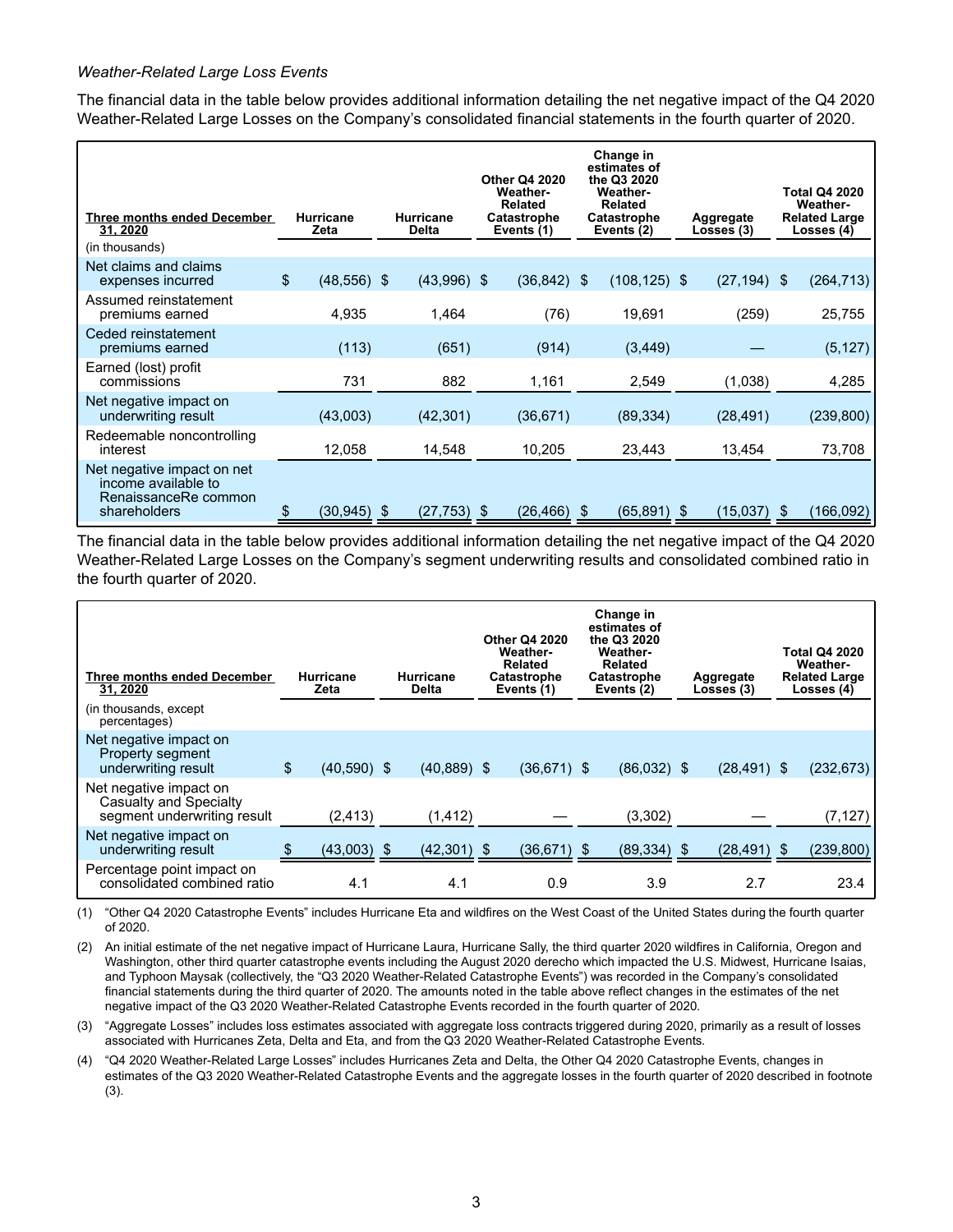#### *COVID-19 Losses*

In the fourth quarter of 2020, losses related to the COVID-19 pandemic resulted in a net negative impact on net income available to RenaissanceRe common shareholders of \$172.7 million, which reflects a net negative impact on underwriting result of \$237.2 million, offset by redeemable noncontrolling interest of \$64.5 million. The net negative impact on underwriting result had a 23.2 percentage point impact on the consolidated combined ratio, and is comprised of net claims and claims expenses incurred of \$263.9 million, offset by net reinstatement premiums earned and earned profit commissions of \$26.7 million. The net negative impact on underwriting result was \$227.6 million in the Property Segment, principally representing the cost of claims incurred but not yet reported with respect to exposures such as business interruption coverage, and \$9.6 million in the Casualty and Specialty segment.

### **Underwriting Results by Segment**

### *Property Segment*

Gross premiums written in the Property segment were \$308.3 million in the fourth quarter of 2020, an increase of \$63.3 million, or 25.8%, compared to \$245.0 million in the fourth quarter of 2019.

Gross premiums written in the catastrophe class of business were \$59.1 million in the fourth quarter of 2020, an increase of \$14.3 million, or 31.9%, compared to the fourth quarter of 2019. Gross written premiums in the fourth quarter of 2020 included reinstatement premiums associated with the Q4 2020 Weather-Related Large Losses of \$24.0 million and reinstatement premiums associated with COVID-19 losses of \$25.4 million, compared to \$29.5 million of reinstatement premiums written in the fourth quarter of 2019, primarily associated with Typhoon Hagibis.

Gross premiums written in the other property class of business were \$249.2 million in the fourth quarter of 2020, an increase of \$49.0 million, or 24.5%, compared to the fourth quarter of 2019. The increase in gross premiums written in the other property class of business was primarily driven by growth from existing relationships and new opportunities across a number of the Company's underwriting platforms.

Ceded premiums written in the Property segment were \$28.5 million in the fourth quarter of 2020, an increase of \$26.5 million, compared to the fourth quarter of 2019. The increase in ceded premiums written in the fourth quarter of 2020 primarily reflected business ceded to third-party investors in the Company's managed vehicles, principally RenaissanceRe Upsilon Fund Ltd.

The Property segment incurred an underwriting loss of \$130.0 million in the fourth quarter of 2020, compared to an underwriting loss of \$87.1 million in the fourth quarter of 2019. In the fourth quarter of 2020, the Property segment generated a net claims and claim expense ratio of 105.7%, an underwriting expense ratio of 19.9% and a combined ratio of 125.6%, compared to 90.8%, 27.8% and 118.6%, respectively, in the fourth quarter of 2019.

The Property segment underwriting result and combined ratio in the fourth quarter of 2020 were principally impacted by the Q4 2020 Weather-Related Large Losses, which resulted in a net negative impact on underwriting result of \$232.7 million and added 46.7 percentage points to the combined ratio, and COVID-19 losses, which resulted in a net negative impact on the underwriting result of \$227.6 million and added 45.9 percentage points to the combined ratio. Partially offsetting the impact of the Q4 2020 Weather-Related Large Losses and COVID-19 losses was favorable development on prior accident years of \$125.8 million, primarily related to large loss events in 2019, 2018 and 2017, as well as favorable movements in other assumed losses and ceded recoveries. This favorable development reduced the Property segment combined ratio by 24.8 percentage points. In addition, the underwriting expense ratio in the fourth quarter of 2020 decreased 7.9 percentage points compared to the fourth quarter of 2019, driven by a decrease in both the acquisition expense ratio and the operating expense ratio. The decrease in the acquisition expense ratio was primarily driven by changes in estimated commission expense, while the decrease in the operating expense ratio was primarily driven by reduced compensation expenses and an increase in management fees.

In comparison, the fourth quarter of 2019 was impacted by Typhoon Hagibis and the 2019 Aggregate Losses, which resulted in a net negative impact on the Property segment underwriting result of \$235.5 million and added 52.5 percentage points to the Property segment combined ratio.

#### *Casualty and Specialty Segment*

Gross premiums written in the Casualty and Specialty segment were \$627.2 million in the fourth quarter of 2020, a decrease of \$33.3 million, or 5.0%, as compared to the fourth quarter of 2019. This decrease was primarily due to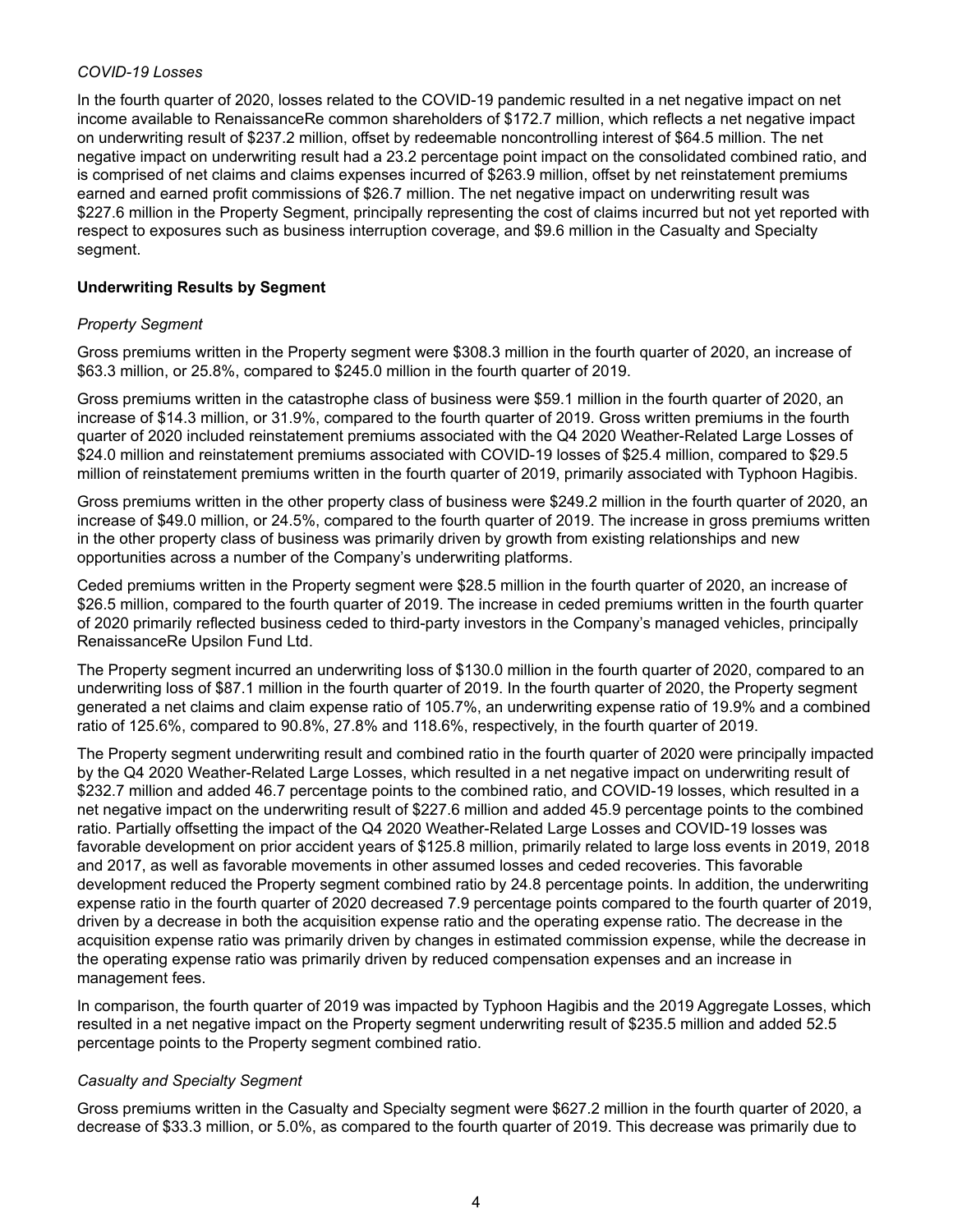the non-renewal of certain business, including business acquired in connection with the acquisition of TMR, as well as changes in premium estimates.

The Casualty and Specialty segment incurred an underwriting loss of \$21.4 million in the fourth quarter of 2020, compared to income of \$20.8 million in the fourth quarter of 2019. In the fourth quarter of 2020, the Casualty and Specialty segment generated a net claims and claim expense ratio of 70.0%, an underwriting expense ratio of 34.1% and a combined ratio of 104.1%, compared to 67.3%, 28.6% and 95.9%, respectively, in the fourth quarter of 2019.

The increase in the net claims and claim expense ratio of 2.7 percentage points was principally the result of higher current accident year losses in the fourth quarter of 2020 compared to the fourth quarter of 2019. The net claims and claim expense ratio was impacted by net losses related to the COVID-19 pandemic. The underwriting expense ratio in the Casualty and Specialty segment increased 5.5 percentage points, to 34.1%, in the fourth quarter of 2020 compared to the fourth quarter of 2019, driven by a higher acquisition ratio, partly offset by a lower operating expense ratio. The increase in the acquisition ratio was principally due to changes in estimated commission expense and the effects of purchase accounting amortization in the fourth quarter of 2019 related to the acquisition of TMR which decreased the acquisition ratio in the prior year period. The decrease in the operating expense ratio was primarily due to lower compensation expenses in the fourth quarter of 2020.

#### **Other Items**

- The Company's total investment result, which includes the sum of net investment income and net realized and unrealized gains on investments, was a gain of \$340.5 million in the fourth quarter of 2020, compared to a gain of \$130.6 million in the fourth quarter of 2019, an increase of \$209.9 million. The primary driver of the total investment result in the fourth quarter of 2020 was net realized and unrealized gains on investments of \$258.7 million, principally within fixed maturity and equity investments trading, including significant gains from the Company's strategic investment portfolio.
- Net loss attributable to redeemable noncontrolling interests in the fourth quarter of 2020 was \$5.5 million, compared to \$2.6 million in the fourth quarter of 2019. The increase was primarily driven by underwriting losses in DaVinciRe Holdings Ltd., partially offset by an increase in the net income of RenaissanceRe Medici Fund Ltd. ("Medici") compared to the fourth quarter of 2019.
- In the fourth quarter of 2020, total fee income increased \$22.7 million, to \$35.9 million, compared to \$13.2 million in the fourth quarter of 2019, primarily driven by an increase in performance fee income due to favorable prior year reserve development which benefited certain of the Company's managed funds and structured reinsurance products.
- Income tax benefit was \$9.9 million in the fourth quarter of 2020 compared to \$3.5 million in the fourth quarter of 2019. The income tax benefit was principally driven by lower underwriting performance, partially offset by investment gains, primarily in the U.S.-based operations.
- Net foreign exchange gains of \$23.3 million in the fourth quarter of 2020 compared to net foreign exchange losses of \$1.1 million in the fourth quarter of 2019. The net foreign exchange gains were primarily driven by gains attributable to third-party investors in Medici, miscellaneous foreign exchange gains generated by the Company's underwriting activities, and foreign exchange gains attributable to the Company's operations with non-U.S. dollar functional currencies.
- Effective January 1, 2021, the Company raised over \$730 million of capital through Upsilon RFO, DaVinci and Medici, including \$131 million from the Company. In addition, the Company entered into secondary transactions with third-party investors resulting in a net purchase of an additional \$117 million of DaVinci shares. Following these transactions, the Company's ownership in Upsilon RFO, DaVinci and Medici was 12.4%, 28.7% and 15.4%, respectively.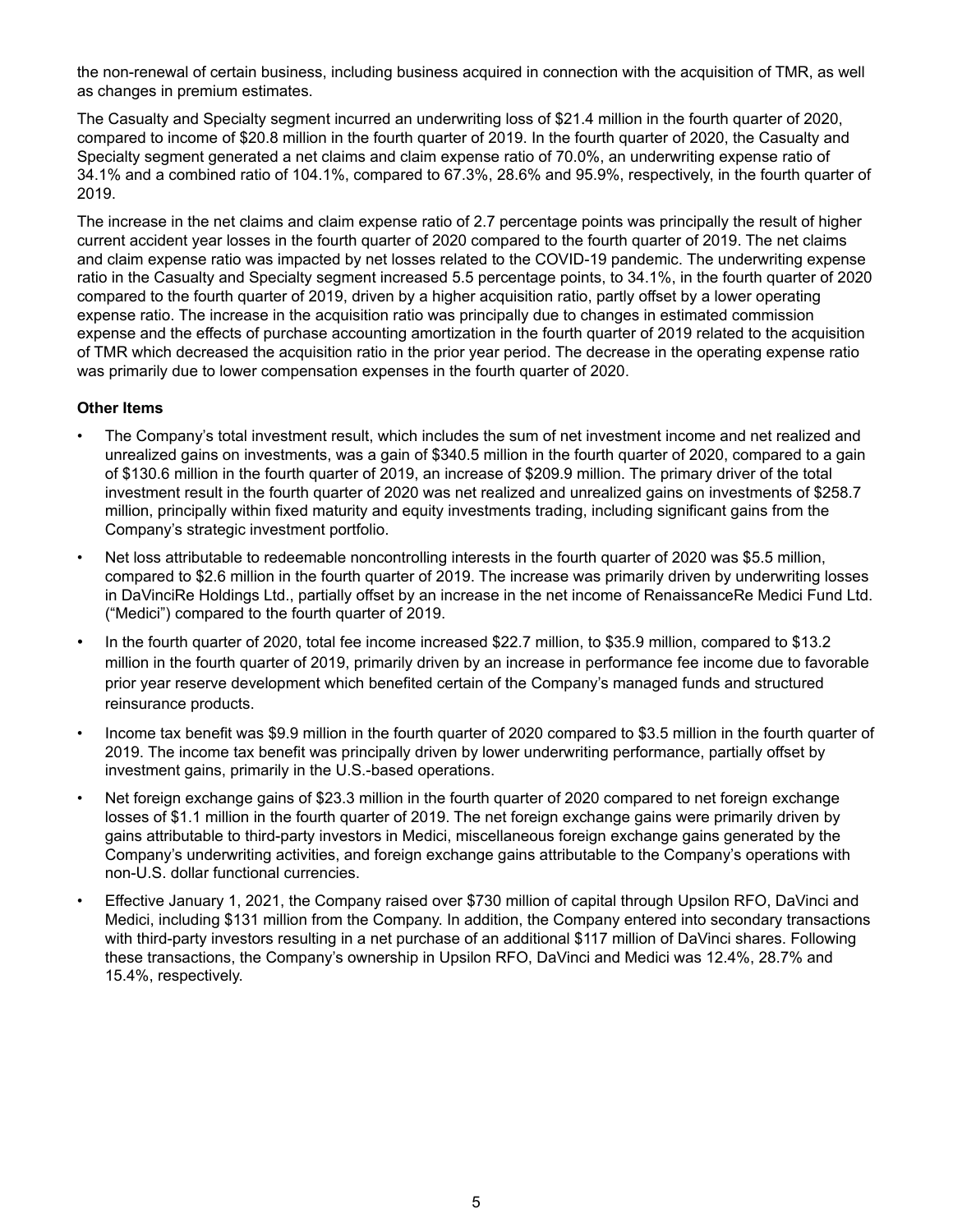#### **FULL YEAR 2020 SUMMARY**

- Net negative impact on net income available to RenaissanceRe common shareholders of \$493.6 million resulting from the 2020 Weather-Related Large Loss Events (as defined in the table below) and \$286.6 million resulting from losses related to the COVID-19 pandemic.
- Gross premiums written increased \$1.0 billion, or 20.8%, to \$5.8 billion, in 2020, compared to 2019, driven by increases of \$568.2 million in the Property segment and \$430.3 million in the Casualty and Specialty segment.
- Underwriting loss of \$76.5 million and a combined ratio of 101.9% in 2020, compared to underwriting income of \$256.4 million and a combined ratio of 92.3% in 2019. The Property segment generated underwriting income of \$11.2 million and had a combined ratio of 99.4% in 2020. The Casualty and Specialty segment incurred an underwriting loss of \$87.5 million and had a combined ratio of 104.3% in 2020. The Company's underwriting result in 2020 was principally impacted by the 2020 Weather-Related Large Loss Events and the COVID-19 losses. The 2020 Weather-Related Large Loss Events resulted in a net negative impact on the underwriting result of \$668.5 million and added 17.2 percentage points to the combined ratio, primarily in the Property segment. The COVID-19 losses, which impacted both the Property and Casualty and Specialty segments, resulted in a net negative impact on the underwriting result of \$351.9 million and added 8.9 percentage points to the combined ratio.

Partially offsetting the impact of the 2020 Weather-Related Large Loss Events and COVID-19 losses was favorable development on prior accident years of \$183.8 million, primarily related to large loss events in 2019, 2018 and 2017, as well as favorable movements in other assumed losses and ceded recoveries. This favorable development reduced the combined ratio by 4.6 percentage points and was principally in the Property segment.

In comparison, the Company's underwriting result in 2019 was principally impacted by Typhoon Hagibis, the Q3 2019 Catastrophe Events and the 2019 Aggregate Losses (collectively, the "2019 Large Loss Events"), which had a net negative impact on the Company's underwriting result of \$418.9 million and added 12.9 percentage points to the combined ratio, principally in the Property segment.

- Total investment result was a gain of \$1.2 billion in 2020, generating an annualized total investment return of 5.9%. The Company's portfolio of fixed maturity and short term investments had a yield to maturity of 0.9% at December 31, 2020, contributing \$354.0 million of net investment income included in the total \$1.2 billion investment result in 2020.
- On June 5, 2020, the Company issued 6,325,000 of its common shares in an underwritten public offering at a public offering price of \$166.00 per share. Concurrently with the public offering, the Company raised \$75.0 million through the issuance of 451,807 of its common shares at a price of \$166.00 per share to State Farm Mutual Automobile Insurance Company, one of the Company's existing stockholders, in a private placement. The total net proceeds from the offerings were \$1.1 billion.
- Over \$1.0 billion of capital raised in 2020 through the Company's managed joint ventures and third-party capital vehicles, Upsilon RFO, Medici, Vermeer and DaVinciRe, including \$138.1 million from the Company.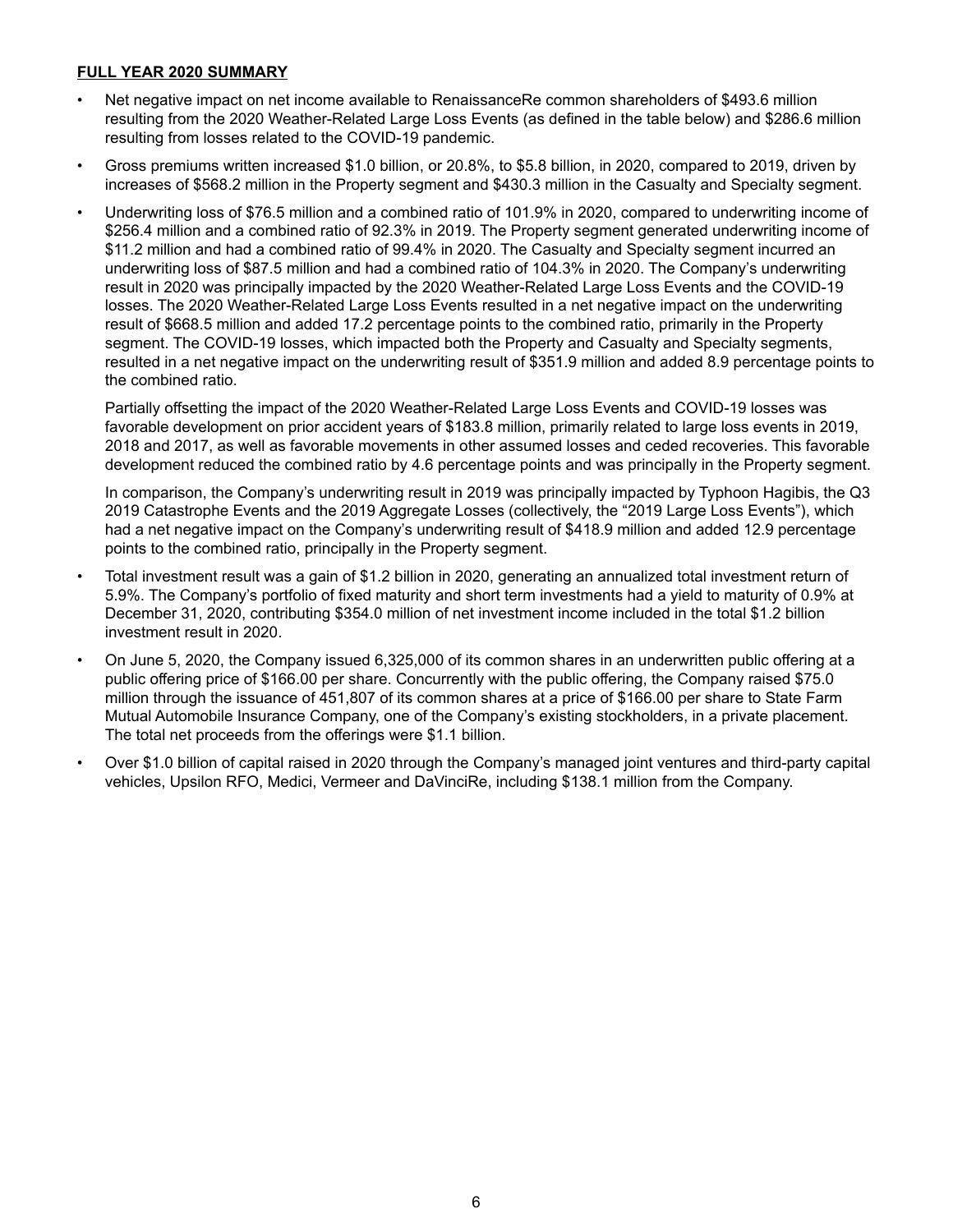#### **Net Negative Impact**

#### *Weather-Related Large Loss Events*

The financial data in the table below provides additional information detailing the net negative impact of the 2020 Weather-Related Large Loss Events on the Company's consolidated financial statements in 2020.

| Year ended December 31, 2020                                                        | Q3 2020<br><b>Weather-</b><br>Related<br><b>Catastrophe</b><br>Events | Q4 2020<br><b>Weather-</b><br>Related<br>Catastrophe<br>Events (1) | 2020<br>Aggregate<br>Losses (2) | <b>Total 2020</b><br>Weather-<br><b>Related Large</b><br><b>Loss Events</b><br>(3) |
|-------------------------------------------------------------------------------------|-----------------------------------------------------------------------|--------------------------------------------------------------------|---------------------------------|------------------------------------------------------------------------------------|
| (in thousands)                                                                      |                                                                       |                                                                    |                                 |                                                                                    |
| Net claims and claims expenses incurred                                             | \$<br>$(456, 425)$ \$                                                 | $(129, 394)$ \$                                                    | $(153, 757)$ \$                 | (739, 576)                                                                         |
| Assumed reinstatement premiums earned                                               | 68.094                                                                | 6.323                                                              | 4.997                           | 79,414                                                                             |
| Ceded reinstatement premiums earned                                                 | (4,019)                                                               | (1,678)                                                            |                                 | (5,697)                                                                            |
| Earned (lost) profit commissions                                                    | 837                                                                   | 2,774                                                              | (6,270)                         | (2,659)                                                                            |
| Net negative impact on underwriting result                                          | (391, 513)                                                            | (121, 975)                                                         | (155,030)                       | (668, 518)                                                                         |
| Redeemable noncontrolling interest                                                  | 92,823                                                                | 36.811                                                             | 45.270                          | 174.904                                                                            |
| Net negative impact on net income available to<br>RenaissanceRe common shareholders | $(298, 690)$ \$                                                       | (85, 164)                                                          | \$<br>(109,760)                 | (493, 614)                                                                         |

The financial data in the table below provides additional information detailing the net negative impact of the 2020 Weather-Related Large Loss Events on the Company's segment underwriting results and consolidated combined ratio in 2020.

| Year ended December 31, 2020<br>(in thousands, except percentages)           | Q3 2020<br><b>Weather-</b><br><b>Related</b><br>Catastrophe<br>Events | Q4 2020<br>Weather-<br><b>Related</b><br><b>Catastrophe</b><br>Events (1) | 2020<br>Aggregate<br>Losses (2) |     | <b>Total 2020</b><br>Weather-<br><b>Related Large</b><br><b>Loss Events</b><br>(3) |
|------------------------------------------------------------------------------|-----------------------------------------------------------------------|---------------------------------------------------------------------------|---------------------------------|-----|------------------------------------------------------------------------------------|
| Net negative impact on Property segment underwriting result                  | \$<br>$(378, 674)$ \$                                                 | $(118, 150)$ \$                                                           | $(155,030)$ \$                  |     | (651, 854)                                                                         |
| Net negative impact on Casualty and Specialty segment<br>underwriting result | (12,839)                                                              | (3,825)                                                                   |                                 |     | (16,664)                                                                           |
| Net negative impact on underwriting result                                   | (391, 513)                                                            | (121, 975)                                                                | (155,030)                       | \$. | (668, 518)                                                                         |
| Percentage point impact on consolidated combined ratio                       | 10.0                                                                  | 3.1                                                                       | 3.9                             |     | 17.2                                                                               |

(1) "Q4 2020 Weather-Related Catastrophe Events" includes Hurricanes Zeta, Delta, and the Other Q4 2020 Catastrophe Events.

(2) "2020 Aggregate Losses" includes loss estimates associated with aggregate loss contracts triggered during 2020 primarily as a result of losses associated with the Q3 2020 Weather-Related Catastrophe Events and Q4 2020 Weather-Related Catastrophe Events.

(3) "2020 Weather-Related Large Loss Events" includes the Q3 2020 Weather-Related Catastrophe Events, Q4 2020 Weather-Related Catastrophe Events and the aggregate losses in 2020 described in footnote (2).

#### *COVID-19 Losses*

In 2020, COVID-19 losses resulted in a net negative impact on net income available to RenaissanceRe common shareholders of \$286.6 million, which reflects a net negative impact on underwriting result of \$351.9 million, offset by redeemable noncontrolling interest of \$65.4 million. The net negative impact on underwriting result had a 8.9 percentage point impact on the consolidated combined ratio, and is comprised of net claims and claims expenses incurred of \$385.6 million, offset by net reinstatement premiums earned and earned profit commissions of \$33.6 million. The net negative impact on underwriting result was \$235.0 million in the Property segment, principally representing the cost of claims incurred but not yet reported with respect to exposures such as business interruption coverage, and \$117.0 million for the Casualty and Specialty segment, primarily representing the cost of claims incurred but not yet reported with respect to exposures such as event contingency and event-based casualty covers.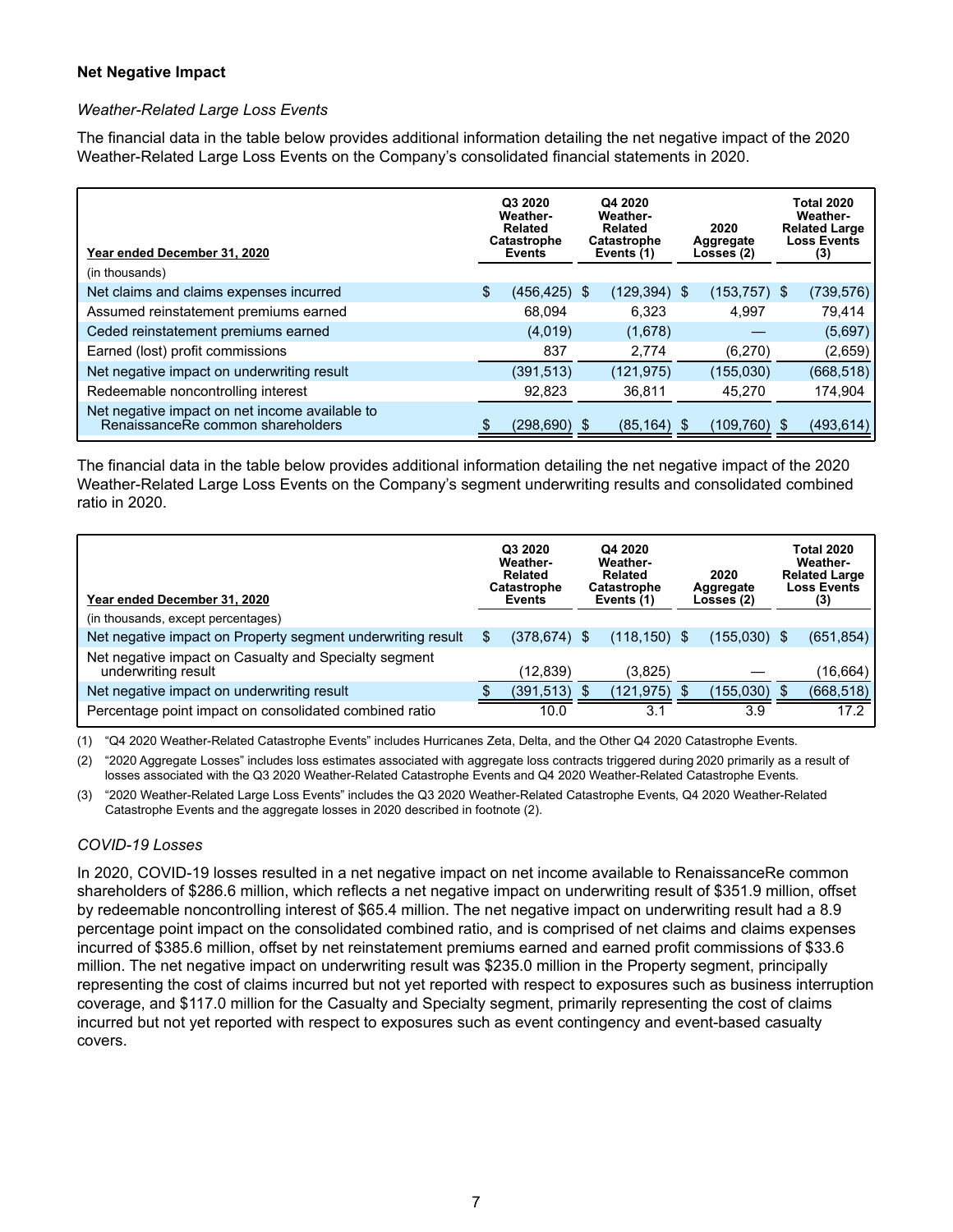#### **Underwriting Results by Segment**

#### *Property Segment*

In 2020, gross premiums written in the Property segment increased \$568.2 million, or 23.4%, to \$3.0 billion, compared to \$2.4 billion in 2019.

Gross premiums written in the catastrophe class of business were \$1.9 billion in 2020, an increase of \$291.3 million, or 18.3%, compared to 2019. The increase in gross premiums written in the catastrophe class of business in 2020 was primarily driven by expanded participation on existing transactions, certain new transactions, rate improvements, and business acquired as a result of the acquisition of TMR.

Gross premiums written in the other property class of business were \$1.1 billion in 2020, an increase of \$276.8 million, or 33.1%, compared to 2019. The increase in gross premiums written in the other property class of business was primarily driven by growth from existing relationships, new opportunities across a number of the Company's underwriting platforms, and business acquired as a result of the acquisition of TMR.

Ceded premiums written in the Property segment were \$961.9 million in 2020, an increase of \$185.2 million, or 23.8%, compared to 2019. The increase in ceded premiums written reflected business ceded to third-party investors in the Company's managed vehicles, primarily RenaissanceRe Upsilon Fund Ltd., as well as an overall increase in ceded purchases as part of the Company's gross-to-net strategy.

The Property segment generated underwriting income of \$11.2 million in 2020, compared to underwriting income of \$209.3 million in 2019. In 2020, the Property segment generated a net claims and claim expense ratio of 74.2%, an underwriting expense ratio of 25.2% and a combined ratio of 99.4%, compared to 59.3%, 27.8% and 87.1%, respectively, in 2019.

The Property segment underwriting result and combined ratio in 2020 were principally impacted by the 2020 Weather-Related Large Loss Events, which resulted in a net negative impact on underwriting result of \$651.9 million and added 35.0 percentage points to the combined ratio, and COVID-19 losses, which resulted in a net negative impact on underwriting result of \$235.0 million and added 12.3 percentage points to the combined ratio. Partially offsetting the impact of the 2020 Weather-Related Large Loss Events and COVID-19 losses was favorable development on prior accident years of \$157.3 million, primarily related to large loss events in 2019, 2018 and 2017, as well as favorable movements in other assumed losses and ceded recoveries. This favorable development reduced the Property segment combined ratio by 8.1 percentage points. In comparison, 2019 was principally impacted by the 2019 Large Loss Events, which resulted in a net negative impact on the Property segment underwriting result of \$414.4 million and a corresponding increase in the Property segment combined ratio of 26.7 percentage points.

#### *Casualty and Specialty Segment*

In 2020, gross premiums written in the Casualty and Specialty segment increased \$430.3 million, or 18.1%, to \$2.8 billion, compared to \$2.4 billion in 2019. The increase was principally due to growth from new and existing business opportunities written in the current and prior periods across various classes of business within the segment, and business acquired in connection with the acquisition of TMR.

Ceded premiums written in the Casualty and Specialty segment were \$747.9 million in 2020, an increase of \$98.4 million, or 15.1%, compared to 2019. The increase in ceded premiums written is primarily driven by an increase in gross premiums written subject to the Company's retrocessional quota share reinsurance programs.

The Company's Casualty and Specialty segment incurred an underwriting loss of \$87.5 million in 2020, compared to underwriting income of \$46.0 million in 2019. The underwriting loss in 2020 was primarily driven by COVID-19 losses. In 2020, the Casualty and Specialty segment generated a net claims and claim expense ratio of 73.8%, an underwriting expense ratio of 30.5% and a combined ratio of 104.3%, compared to 66.1%, 31.2% and 97.3%, respectively, in 2019.

The increase in the Company's Casualty and Specialty segment's combined ratio was driven by an increase in the net claims and claim expense ratio. The increase in the Casualty and Specialty segment net claims and claim expense ratio was principally due to the COVID-19 losses, which contributed 6.1 percentage points to the 7.7 percentage point increase in the net claims and claim expense ratio in 2020, compared to 2019. The underwriting expense ratio in the Casualty and Specialty segment decreased 0.7 percentage points, to 30.5%, in 2020, compared to 31.2% in 2019, due to a decrease in the operating expense ratio principally as a result of improved operating leverage.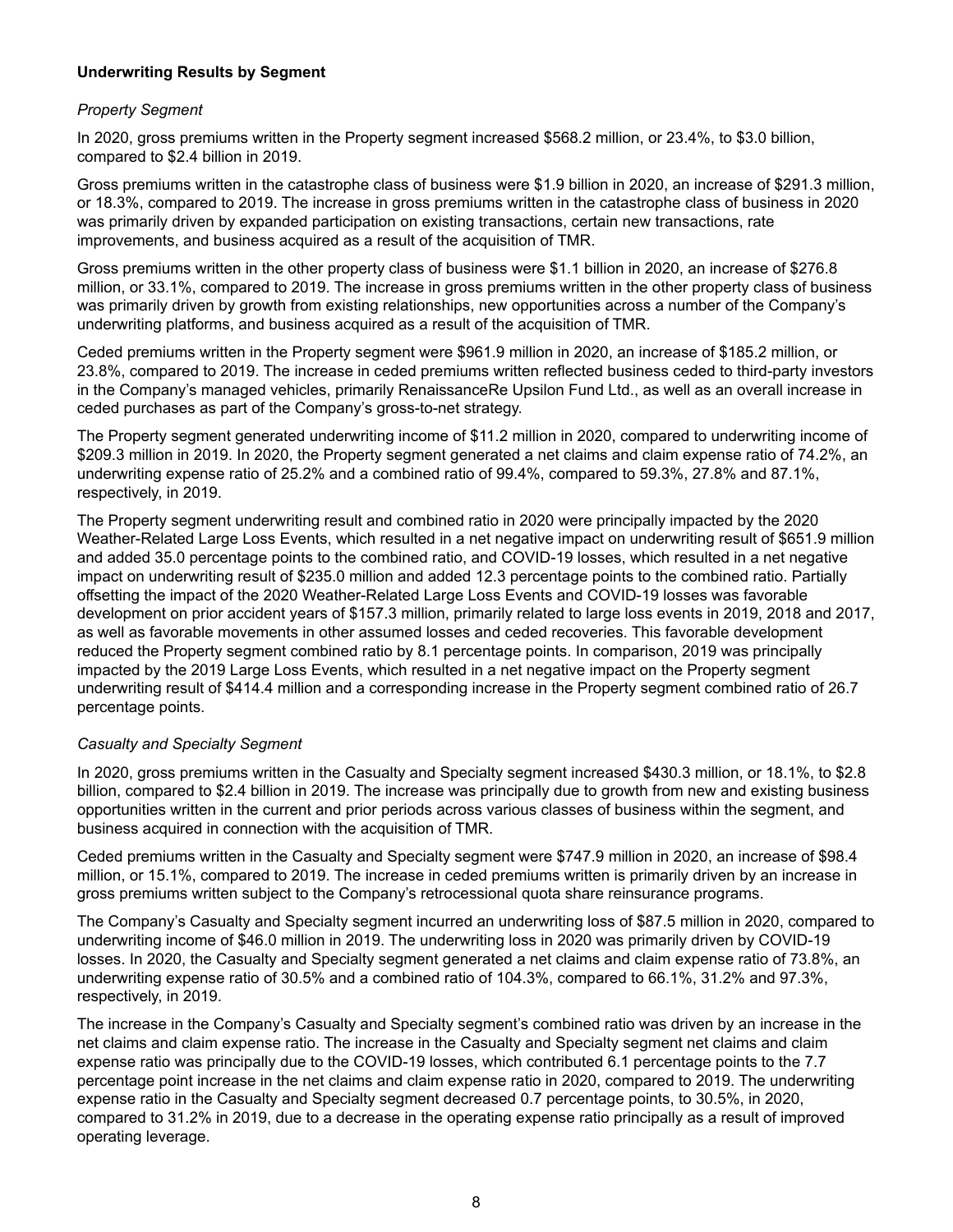#### **Other Items**

- Net income attributable to redeemable noncontrolling interests in 2020 was \$230.7 million, compared to \$201.5 million in 2019, an increase of \$29.2 million, due to improved performance from Medici and Vermeer, partially offset by lower underlying performance in DaVinci which was negatively impacted by the 2020 Weather-Related Large Loss Events and the COVID-19 losses.
- In 2020, total fee income increased by \$31.0 million, to \$145.2 million, compared to \$114.2 million in 2019, primarily driven by an increase in performance fee income due to favorable prior year reserve development which benefited certain of the Company's managed funds, and an increase in management fee income due to an increase in the dollar value of third-party capital managed by the Company.
- The Company's total investment result, which includes the sum of net investment income and net realized and unrealized gains and losses on investments, was \$1.2 billion in 2020, compared to \$838.3 million in 2019, an increase of \$336.4 million. The increase was primarily driven by net realized and unrealized gains on investments of \$820.6 million in 2020, compared to \$414.1 million in 2019. The net realized and unrealized gains on investments in 2020 were driven by net realized and unrealized gains on fixed maturity investments and equity investments trading, including gains from the strategic investment portfolio. Also driving the investment result for 2020 were higher average invested assets primarily resulting from capital raised during 2020 through the Company's common share offerings, described above, and through the Company's managed joint ventures and third-party capital vehicles, Upsilon RFO, Medici, Vermeer and DaVinciRe, and the subsequent investment of those funds as part of the Company's consolidated investment portfolio.
- Net foreign exchange gains of \$27.8 million in 2020 compared to net foreign exchange losses of \$2.9 million in 2019. The net foreign exchange gains were primarily driven by gains attributable to third-party investors in Medici, miscellaneous foreign exchange gains generated by the Company's underwriting activities, and foreign exchange gains attributable to the Company's operations with non-U.S. dollar functional currencies.
- Income tax expense was \$2.9 million in 2020 compared to \$17.2 million in 2019. The reduction in income tax expense was principally driven by lower underwriting performance, partially offset by investment gains, primarily in the U.S. based operations.
- Corporate expenses increased \$2.8 million to \$97.0 million, in 2020 compared to \$94.1 million in 2019. Corporate expenses for 2020 included a \$30.2 million loss on the sale of RenaissanceRe UK, including related transaction and other expenses, and certain expenses associated with senior management departures during the year. In comparison, corporate expenses in 2019 included \$49.7 million of corporate expenses associated with the acquisition of TMR.
- In 2020, the Company repurchased 406 thousand common shares in open market transactions at an aggregate cost of \$62.6 million and an average price of \$154.36 per common share. All such share repurchases occurred during the first quarter of 2020.
- In February 2020, the Company announced the redemption of all 5 million of its outstanding Series C 6.08% Preference Shares. The Series C 6.08% Preference Shares were redeemed on March 26, 2020 for \$125.0 million plus accrued and unpaid dividends thereon.
- On March 15, 2020, the Company repaid in full at maturity the aggregate principal amount of \$250.0 million, plus applicable accrued interest, of its 5.75% Senior Notes due 2020 of RenRe North America Holdings Inc. and RenaissanceRe Finance.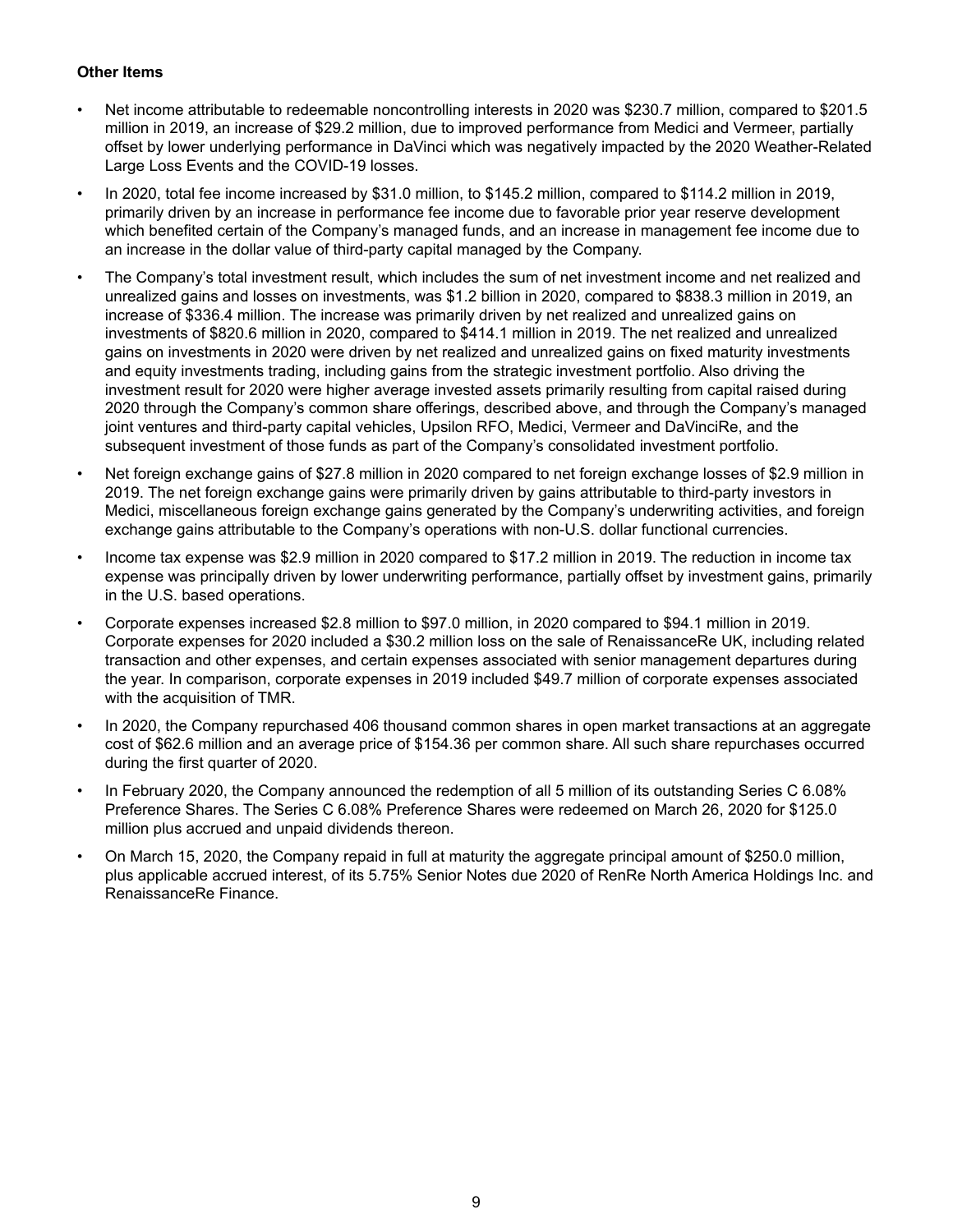This Press Release includes certain financial measures that are not calculated in accordance with generally accepted accounting principles in the U.S. ("GAAP") including "operating (loss) income (attributable) available to RenaissanceRe common shareholders," "operating (loss) income (attributable) available to RenaissanceRe common shareholders per common share - diluted," "operating return on average common equity - annualized," "tangible book value per common share" and "tangible book value per common share plus accumulated dividends." A reconciliation of such measures to the most comparable GAAP figures in accordance with Regulation G is presented in the attached supplemental financial data.

Please refer to the "Investors - Financial Reports - Financial Supplements" section of the Company's website at www.renre.com for a copy of the Financial Supplement which includes additional information on the Company's financial performance.

RenaissanceRe will host a conference call on Wednesday, January 27, 2021 at 11:00 a.m. ET to discuss this release. Live broadcast of the conference call will be available through the "Investors - Webcasts & Presentations" section of the Company's website at www.renre.com.

#### **About RenaissanceRe**

RenaissanceRe is a global provider of reinsurance and insurance that specializes in matching well-structured risks with efficient sources of capital. The Company provides property, casualty and specialty reinsurance and certain insurance solutions to customers, principally through intermediaries. Established in 1993, the Company has offices in Bermuda, Australia, Ireland, Singapore, Switzerland, the United Kingdom and the United States.

#### **Cautionary Statement Regarding Forward-Looking Statements**

Any forward-looking statements made in this Press Release reflect RenaissanceRe's current views with respect to future events and financial performance and are made pursuant to the safe harbor provisions of the Private Securities Litigation Reform Act of 1995. These statements are subject to numerous factors that could cause actual results to differ materially from those set forth in or implied by such forward-looking statements, including the following: the uncertainty of the continuing impact of the COVID-19 pandemic and measures taken in response thereto; the effect of legislative, regulatory, judicial or social influences related to the COVID-19 pandemic on the Company's financial performance, including the emergence of unexpected or un-modeled insurance or reinsurance losses, and the Company's ability to conduct its business; the impact and potential future impacts of the COVID-19 pandemic on the value of the Company's investments and its access to capital in the future or the pricing or terms of available financing; the effect that measures taken to mitigate the COVID-19 pandemic have on the Company's operations and those of its counterparties; the frequency and severity of catastrophic and other events the Company covers; the effectiveness of the Company's claims and claim expense reserving process; the effect of climate change on the Company's business, including the trend towards increasingly frequent and severe climate events; the Company's ability to maintain its financial strength ratings; the effect of emerging claims and coverage issues; collection on claimed retrocessional coverage, and new retrocessional reinsurance being available on acceptable terms and providing the coverage that the Company intended to obtain; the Company's reliance on a small and decreasing number of reinsurance brokers and other distribution services for the preponderance of its revenue; the Company's exposure to credit loss from counterparties in the normal course of business; the effect of continued challenging economic conditions throughout the world; the performance of the Company's investment portfolio; a contention by the U.S. Internal Revenue Service that Renaissance Reinsurance Ltd., or any of the Company's other Bermuda subsidiaries, is subject to taxation in the U.S.; the effects of U.S. tax reform legislation and possible future tax reform legislation and regulations, including changes to the tax treatment of the Company's shareholders or investors in its joint ventures or other entities it manages; the effect of cybersecurity risks, including technology breaches or failure, on the Company's business; the success of any of the Company's strategic investments or acquisitions, including its ability to manage its operations as its product and geographical diversity increases; the Company's ability to retain its key senior officers and to attract or retain the executives and employees necessary to manage its business; the Company's ability to effectively manage capital on behalf of investors in joint ventures or other entities it manages; foreign currency exchange rate fluctuations; soft reinsurance underwriting market conditions; changes in the method for determining the London Inter-bank Offered Rate and the potential replacement of LIBOR; losses the Company could face from terrorism, political unrest or war; the Company's ability to successfully implement its business strategies and initiatives; the Company's ability to determine any impairments taken on its investments; the effects of inflation; the ability of the Company's ceding companies and delegated authority counterparties to accurately assess the risks they underwrite; the Company's ability to raise capital if necessary; the effect of operational risks, including system or human failures; the Company's ability to comply with covenants in its debt agreements; changes to the regulatory systems under which the Company operates, including as a result of increased global regulation of the insurance and reinsurance industries; changes in Bermuda laws and regulations and the political environment in Bermuda; the Company's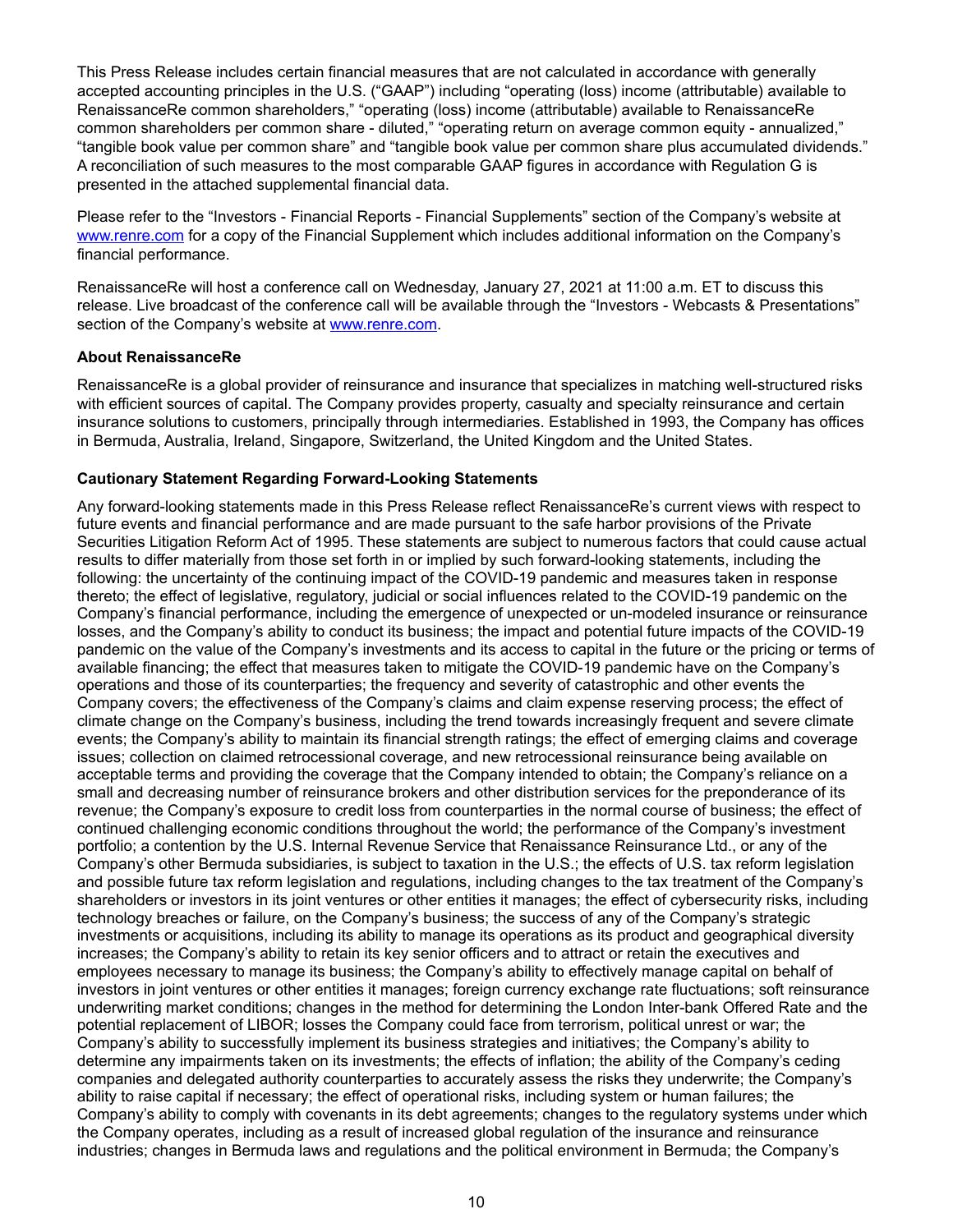dependence on the ability of its operating subsidiaries to declare and pay dividends; aspects of the Company's corporate structure that may discourage third-party takeovers and other transactions; difficulties investors may have in serving process or enforcing judgments against the Company in the U.S.; the cyclical nature of the reinsurance and insurance industries; adverse legislative developments that reduce the size of the private markets the Company serves or impede their future growth; consolidation of competitors, customers and insurance and reinsurance brokers; the effect on the Company's business of the highly competitive nature of its industry, including the effect of new entrants to, competing products for and consolidation in the (re)insurance industry; other political, regulatory or industry initiatives adversely impacting the Company; the Company's ability to comply with applicable sanctions and foreign corrupt practices laws; increasing barriers to free trade and the free flow of capital; international restrictions on the writing of reinsurance by foreign companies and government intervention in the natural catastrophe market; the effect of Organisation for Economic Co-operation and Development or European Union measures to increase the Company's taxes and reporting requirements; changes in regulatory regimes and accounting rules that may impact financial results irrespective of business operations; the Company's need to make many estimates and judgments in the preparation of its financial statements; the effect of the exit by the United Kingdom from the EU; and other factors affecting future results disclosed in RenaissanceRe's filings with the SEC, including its Annual Reports on Form 10-K, Quarterly Reports on Form 10-Q and prospectus supplement dated June 4, 2020.

#### **INVESTOR CONTACT: MEDIA CONTACT:**

Keith McCue **Keil Gunther** Keil Gunther Senior Vice President, Finance & Investor Relations Vice President, Head of Global Marketing & Client RenaissanceRe Holdings Ltd. Communication (441) 239-4830 RenaissanceRe Holdings Ltd.

(441) 239-4932 or Kekst CNC Dawn Dover (212) 521-4800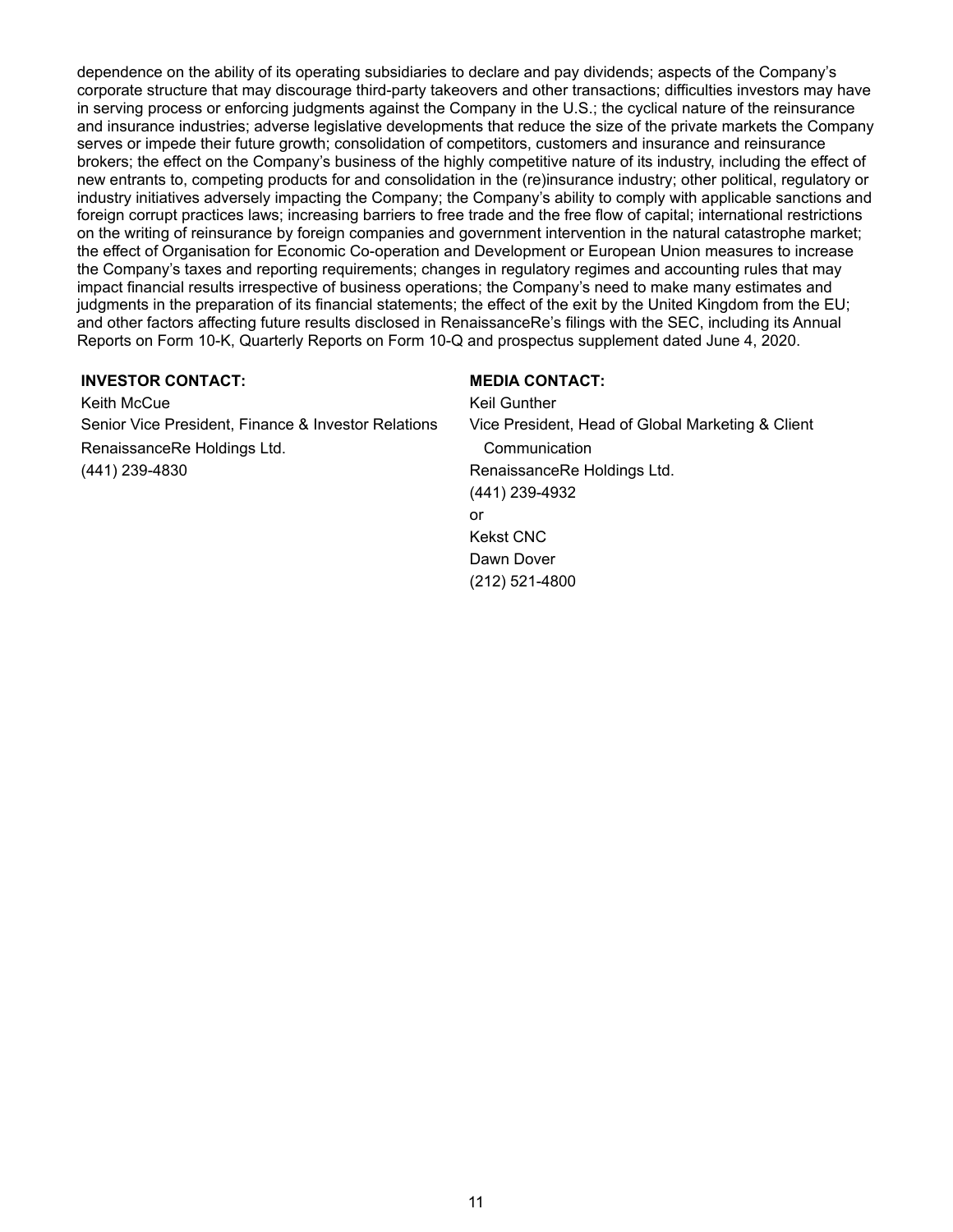## **RenaissanceRe Holdings Ltd. Summary Consolidated Statements of Operations**

#### (in thousands of United States Dollars, except per share amounts and percentages)

(Unaudited)

|                                                                                                             | Three months ended |                      |    |                      | <b>Twelve months ended</b> |                      |    |                      |  |
|-------------------------------------------------------------------------------------------------------------|--------------------|----------------------|----|----------------------|----------------------------|----------------------|----|----------------------|--|
|                                                                                                             |                    | December 31.<br>2020 |    | December 31,<br>2019 |                            | December 31,<br>2020 |    | December 31,<br>2019 |  |
| <b>Revenues</b>                                                                                             |                    |                      |    |                      |                            |                      |    |                      |  |
| Gross premiums written                                                                                      | \$                 | 935,514              | \$ | 905,479              |                            | \$5,806,165          |    | \$4,807,750          |  |
| Net premiums written                                                                                        | \$                 | 746,311              | \$ | 725,367              |                            | \$4,096,333          |    | \$3,381,493          |  |
| Decrease (increase) in unearned premiums                                                                    |                    | 282,774              |    | 244,758              |                            | (143, 871)           |    | (43,090)             |  |
| Net premiums earned                                                                                         |                    | 1,029,085            |    | 970,125              |                            | 3,952,462            |    | 3,338,403            |  |
| Net investment income                                                                                       |                    | 81,717               |    | 112,138              |                            | 354,038              |    | 424,207              |  |
| Net foreign exchange gains (losses)                                                                         |                    | 23,270               |    | (1, 126)             |                            | 27,773               |    | (2,938)              |  |
| Equity in (losses) earnings of other ventures                                                               |                    | (1,868)              |    | 5,874                |                            | 17,194               |    | 23,224               |  |
| Other income (loss)                                                                                         |                    | 4,374                |    | (160)                |                            | 213                  |    | 4,949                |  |
| Net realized and unrealized gains on investments                                                            |                    | 258,745              |    | 18,454               |                            | 820,636              |    | 414,109              |  |
| <b>Total revenues</b>                                                                                       |                    | 1,395,323            |    | 1,105,306            |                            | 5,172,316            |    | 4,201,955            |  |
| <b>Expenses</b>                                                                                             |                    |                      |    |                      |                            |                      |    |                      |  |
| Net claims and claim expenses incurred                                                                      |                    | 901,353              |    | 762,093              |                            | 2,924,609            |    | 2,097,021            |  |
| <b>Acquisition expenses</b>                                                                                 |                    | 238,283              |    | 208,618              |                            | 897,677              |    | 762,232              |  |
| Operational expenses                                                                                        |                    | 41,104               |    | 64,571               |                            | 206,687              |    | 222,733              |  |
| Corporate expenses                                                                                          |                    | 21,031               |    | 17,642               |                            | 96,970               |    | 94,122               |  |
| Interest expense                                                                                            |                    | 11,841               |    | 15,496               |                            | 50,453               |    | 58,364               |  |
| <b>Total expenses</b>                                                                                       |                    | 1,213,612            |    | 1,068,420            |                            | 4,176,396            |    | 3,234,472            |  |
| Income before taxes                                                                                         |                    | 181,711              |    | 36,885               |                            | 995,920              |    | 967,482              |  |
| Income tax benefit (expense)                                                                                |                    | 9,923                |    | 3,455                |                            | (2,862)              |    | (17, 215)            |  |
| <b>Net income</b>                                                                                           |                    | 191,634              |    | 40,340               |                            | 993,058              |    | 950,267              |  |
| Net loss (income) attributable to noncontrolling interests                                                  |                    | 5,467                |    | 2,622                |                            | (230, 653)           |    | (201, 469)           |  |
| Net income attributable to RenaissanceRe                                                                    |                    | 197,101              |    | 42,962               |                            | 762,405              |    | 748,798              |  |
| Dividends on preference shares                                                                              |                    | (7,289)              |    | (9, 189)             |                            | (30, 923)            |    | (36, 756)            |  |
| Net income available to RenaissanceRe common<br>shareholders                                                | P.                 | 189,812              | \$ | 33,773               | \$                         | 731,482              | \$ | 712,042              |  |
|                                                                                                             |                    |                      |    |                      |                            |                      |    |                      |  |
| Net income available to RenaissanceRe common shareholders<br>per common share - basic                       | \$                 | 3.75                 | \$ | 0.77                 | \$                         | 15.34                | \$ | 16.32                |  |
| Net income available to RenaissanceRe common shareholders<br>per common share - diluted                     | \$                 | 3.74                 | \$ | 0.77                 | \$                         | 15.31                | \$ | 16.29                |  |
| Operating (loss) income (attributable) available to<br>RenaissanceRe common shareholders per common share - |                    |                      |    |                      |                            |                      |    |                      |  |
| diluted (1)                                                                                                 | \$                 | (1.59)               | \$ | 0.28                 | \$                         | 0.12                 | \$ | 9.01                 |  |
| Average shares outstanding - basic                                                                          |                    | 50,022               |    | 43,467               |                            | 47,103               |    | 43,119               |  |
| Average shares outstanding - diluted                                                                        |                    | 50,111               |    | 43,552               |                            | 47,178               |    | 43,175               |  |
|                                                                                                             |                    |                      |    |                      |                            |                      |    |                      |  |
| Net claims and claim expense ratio                                                                          |                    | 87.6 %               |    | 78.6 %               |                            | 74.0 %               |    | 62.8 %               |  |
| Underwriting expense ratio                                                                                  |                    | 27.1 %               |    | 28.1 %               |                            | 27.9 %               |    | 29.5 %               |  |
| Combined ratio                                                                                              |                    | 114.7 %              |    | 106.7 %              |                            | 101.9 %              |    | 92.3 %               |  |
|                                                                                                             |                    |                      |    |                      |                            |                      |    |                      |  |
| Return on average common equity - annualized                                                                |                    | 10.9 %               |    | 2.5 %                |                            | 11.7 %               |    | 14.1 %               |  |
| Operating return on average common equity - annualized (1)                                                  |                    | (4.4)%               |    | 0.9%                 |                            | 0.2%                 |    | 7.9 %                |  |

(1) See Comments on Regulation G for a reconciliation of non-GAAP financial measures.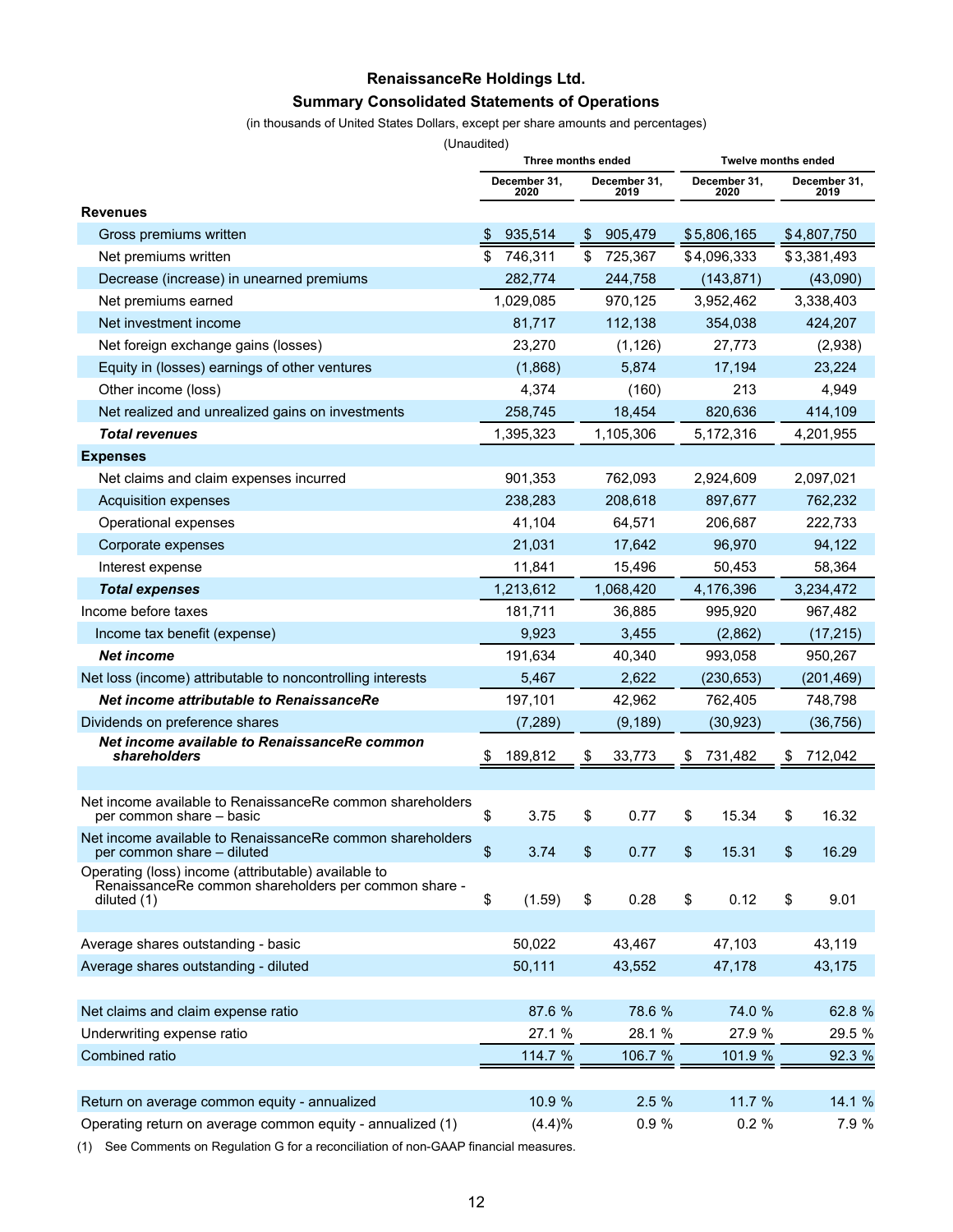# **RenaissanceRe Holdings Ltd.**

## **Summary Consolidated Balance Sheets**

(in thousands of United States Dollars, except per share amounts)

|                                                                      | December 31,<br>2020 | December 31,<br>2019 |
|----------------------------------------------------------------------|----------------------|----------------------|
| <b>Assets</b>                                                        | (Unaudited)          | (Audited)            |
| Fixed maturity investments trading, at fair value                    | \$13,506,503         | \$11,171,655         |
| Short term investments, at fair value                                | 4,993,735            | 4,566,277            |
| Equity investments trading, at fair value                            | 702,617              | 436,931              |
| Other investments, at fair value                                     | 1,256,948            | 1,087,377            |
| Investments in other ventures, under equity method                   | 98,373               | 106,549              |
| <b>Total investments</b>                                             | 20,558,176           | 17,368,789           |
| Cash and cash equivalents                                            | 1,736,813            | 1,379,068            |
| Premiums receivable                                                  | 2,894,631            | 2,599,896            |
| Prepaid reinsurance premiums                                         | 823,582              | 767,781              |
| Reinsurance recoverable                                              | 2,926,010            | 2,791,297            |
| Accrued investment income                                            | 66,743               | 72,461               |
| Deferred acquisition costs and value of business acquired            | 633,521              | 663,991              |
| Receivable for investments sold                                      | 568,293              | 78,369               |
| Other assets                                                         | 363,170              | 346,216              |
| Goodwill and other intangibles                                       | 249,641              | 262,226              |
| <b>Total assets</b>                                                  | \$30,820,580         | \$26,330,094         |
| Liabilities, Noncontrolling Interests and Shareholders' Equity       |                      |                      |
| <b>Liabilities</b>                                                   |                      |                      |
| Reserve for claims and claim expenses                                | \$10,381,138         | 9,384,349<br>\$      |
| Unearned premiums                                                    | 2,763,599            | 2,530,975            |
| Debt                                                                 | 1,136,265            | 1,384,105            |
| Reinsurance balances payable                                         | 3,488,352            | 2,830,691            |
| Payable for investments purchased                                    | 1,132,538            | 225,275              |
| <b>Other liabilities</b>                                             | 970,121              | 932,024              |
| <b>Total liabilities</b>                                             | 19,872,013           | 17,287,419           |
| Redeemable noncontrolling interest                                   | 3,388,319            | 3,071,308            |
| <b>Shareholders' Equity</b>                                          |                      |                      |
| Preference shares                                                    | 525,000              | 650,000              |
| Common shares                                                        | 50,811               | 44,148               |
| Additional paid-in capital                                           | 1,623,206            | 568,277              |
| Accumulated other comprehensive loss                                 | (12, 642)            | (1,939)              |
| Retained earnings                                                    | 5,373,873            | 4,710,881            |
| Total shareholders' equity attributable to RenaissanceRe             | 7,560,248            | 5,971,367            |
| Total liabilities, noncontrolling interests and shareholders' equity | \$30,820,580         | \$26,330,094         |
|                                                                      |                      |                      |
| Book value per common share                                          | \$<br>138.46 \$      | 120.53               |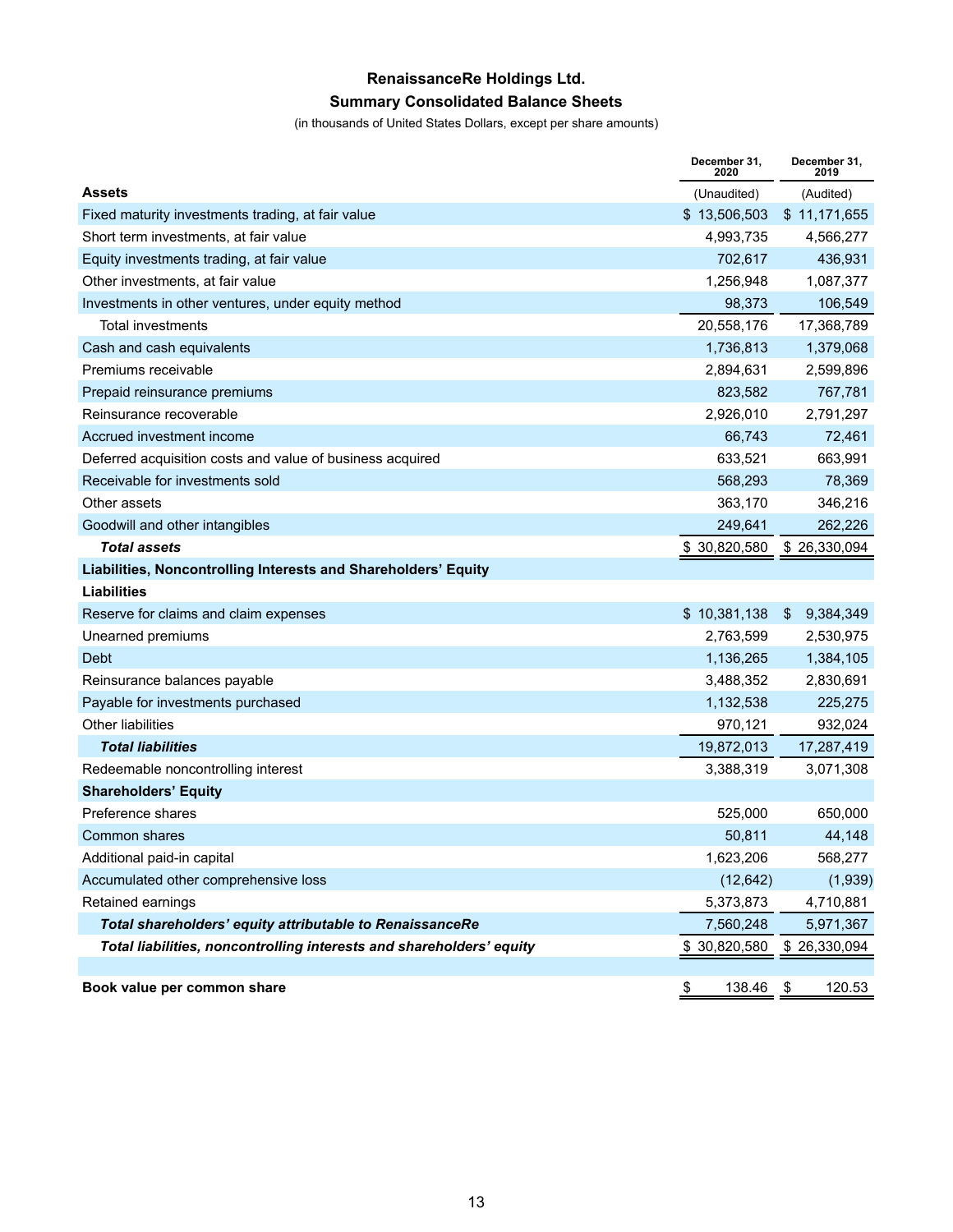## **RenaissanceRe Holdings Ltd. Supplemental Financial Data - Segment Information**

#### (in thousands of United States Dollars, except percentages)

(Unaudited)

|                                                                |                 |            |                          |                                         | Three months ended December 31, 2020 |                 |
|----------------------------------------------------------------|-----------------|------------|--------------------------|-----------------------------------------|--------------------------------------|-----------------|
|                                                                |                 | Property   |                          | <b>Casualty and</b><br><b>Specialty</b> | Other                                | Total           |
| Gross premiums written                                         | \$              | 308,315    | \$                       | 627,199                                 | \$                                   | \$<br>935,514   |
| Net premiums written                                           | $\overline{\$}$ | 279.773    | $\overline{\mathcal{S}}$ | 466.538                                 |                                      | 746,311         |
| Net premiums earned                                            | $\overline{s}$  | 507,141    | S.                       | 521,944                                 | \$                                   | \$<br>1,029,085 |
| Net claims and claim expenses incurred                         |                 | 535.875    |                          | 365.135                                 | 343                                  | 901,353         |
| Acquisition expenses                                           |                 | 75,032     |                          | 163,251                                 |                                      | 238,283         |
| Operational expenses                                           |                 | 26,212     |                          | 14.945                                  | (53)                                 | 41.104          |
| Underwriting loss                                              | \$              | (129, 978) | \$                       | (21, 387)                               | \$<br>(290)                          | (151, 655)      |
| Net investment income                                          |                 |            |                          |                                         | 81,717                               | 81,717          |
| Net foreign exchange gains                                     |                 |            |                          |                                         | 23,270                               | 23,270          |
| Equity in losses of other ventures                             |                 |            |                          |                                         | (1,868)                              | (1,868)         |
| Other income                                                   |                 |            |                          |                                         | 4,374                                | 4,374           |
| Net realized and unrealized gains on investments               |                 |            |                          |                                         | 258,745                              | 258,745         |
| Corporate expenses                                             |                 |            |                          |                                         | (21, 031)                            | (21, 031)       |
| Interest expense                                               |                 |            |                          |                                         | (11, 841)                            | (11, 841)       |
| Income before taxes and redeemable noncontrolling interests    |                 |            |                          |                                         |                                      | 181.711         |
| Income tax benefit                                             |                 |            |                          |                                         | 9,923                                | 9,923           |
| Net loss attributable to redeemable noncontrolling interests   |                 |            |                          |                                         | 5,467                                | 5,467           |
| Dividends on preference shares                                 |                 |            |                          |                                         | (7, 289)                             | (7, 289)        |
| Net income available to RenaissanceRe common shareholders      |                 |            |                          |                                         |                                      | 189,812         |
|                                                                |                 |            |                          |                                         |                                      |                 |
| Net claims and claim expenses incurred - current accident year | \$              | 661.711    | \$                       | 368,071                                 | \$                                   | \$<br>1,029,782 |
| Net claims and claim expenses incurred - prior accident years  |                 | (125, 836) |                          | (2,936)                                 | 343                                  | (128, 429)      |
| Net claims and claim expenses incurred - total                 | \$              | 535,875    | \$                       | 365,135                                 | \$<br>343                            | \$<br>901,353   |
|                                                                |                 |            |                          |                                         |                                      |                 |
| Net claims and claim expense ratio - current accident year     |                 | 130.5 %    |                          | 70.5 %                                  |                                      | 100.1%          |
| Net claims and claim expense ratio - prior accident years      |                 | $(24.8)\%$ |                          | (0.5)%                                  |                                      | $(12.5)\%$      |
| Net claims and claim expense ratio - calendar year             |                 | 105.7 %    |                          | 70.0%                                   |                                      | 87.6%           |
| Underwriting expense ratio                                     |                 | 19.9 %     |                          | 34.1 %                                  |                                      | 27.1 %          |
| Combined ratio                                                 |                 | 125.6 %    |                          | 104.1 %                                 |                                      | 114.7 %         |
|                                                                |                 |            |                          |                                         |                                      |                 |
|                                                                |                 |            |                          | Three manthe anded December             |                                      |                 |

|                                                                | Three months ended December 31, 2019 |          |               |                                  |             |    |              |
|----------------------------------------------------------------|--------------------------------------|----------|---------------|----------------------------------|-------------|----|--------------|
|                                                                |                                      | Property |               | Casualty and<br><b>Specialty</b> | Other       |    | <b>Total</b> |
| Gross premiums written                                         |                                      | 245,001  | $\sqrt[6]{3}$ | 660,478                          | \$          | \$ | 905,479      |
| Net premiums written                                           | s                                    | 242,932  |               | 482,435                          |             |    | 725,367      |
| Net premiums earned                                            |                                      | 467.404  | ड             | 502,721                          | \$          | \$ | 970,125      |
| Net claims and claim expenses incurred                         |                                      | 424,207  |               | 338,104                          | (218)       |    | 762,093      |
| <b>Acquisition expenses</b>                                    |                                      | 90,790   |               | 117,849                          | (21)        |    | 208,618      |
| Operational expenses                                           |                                      | 39,469   |               | 25,943                           | (841)       |    | 64,571       |
| Underwriting (loss) income                                     | \$                                   | (87,062) | $\sqrt[6]{3}$ | 20,825                           | \$<br>1,080 |    | (65, 157)    |
| Net investment income                                          |                                      |          |               |                                  | 112,139     |    | 112,139      |
| Net foreign exchange losses                                    |                                      |          |               |                                  | (1, 126)    |    | (1, 126)     |
| Equity in earnings of other ventures                           |                                      |          |               |                                  | 5,874       |    | 5,874        |
| Other loss                                                     |                                      |          |               |                                  | (160)       |    | (160)        |
| Net realized and unrealized gains on investments               |                                      |          |               |                                  | 18,454      |    | 18,454       |
| Corporate expenses                                             |                                      |          |               |                                  | (17, 642)   |    | (17, 642)    |
| Interest expense                                               |                                      |          |               |                                  | (15, 496)   |    | (15, 496)    |
| Income before taxes and redeemable noncontrolling interests    |                                      |          |               |                                  |             |    | 36,885       |
| Income tax benefit                                             |                                      |          |               |                                  | 3.455       |    | 3,455        |
| Net loss attributable to redeemable noncontrolling interests   |                                      |          |               |                                  | 2,622       |    | 2,622        |
| Dividends on preference shares                                 |                                      |          |               |                                  | (9, 189)    |    | (9, 189)     |
| Net income available to RenaissanceRe common shareholders      |                                      |          |               |                                  |             |    | 33,773       |
|                                                                |                                      |          |               |                                  |             |    |              |
| Net claims and claim expenses incurred - current accident year | \$                                   | 432,160  | \$            | 342,268                          | \$          | \$ | 774,428      |
| Net claims and claim expenses incurred - prior accident years  |                                      | (7,953)  |               | (4, 164)                         | (218)       |    | (12, 335)    |
| Net claims and claim expenses incurred - total                 |                                      | 424,207  | \$            | 338,104                          | \$<br>(218) | \$ | 762,093      |
|                                                                |                                      |          |               |                                  |             |    |              |
| Net claims and claim expense ratio - current accident year     |                                      | 92.5 %   |               | 68.1 %                           |             |    | 79.8 %       |
| Net claims and claim expense ratio - prior accident years      |                                      | (1.7)%   |               | (0.8)%                           |             |    | (1.2)%       |
| Net claims and claim expense ratio - calendar year             |                                      | 90.8 %   |               | 67.3 %                           |             |    | 78.6 %       |
| Underwriting expense ratio                                     |                                      | 27.8%    |               | 28.6 %                           |             |    | 28.1 %       |
| Combined ratio                                                 |                                      | 118.6 %  |               | 95.9 %                           |             |    | 106.7 %      |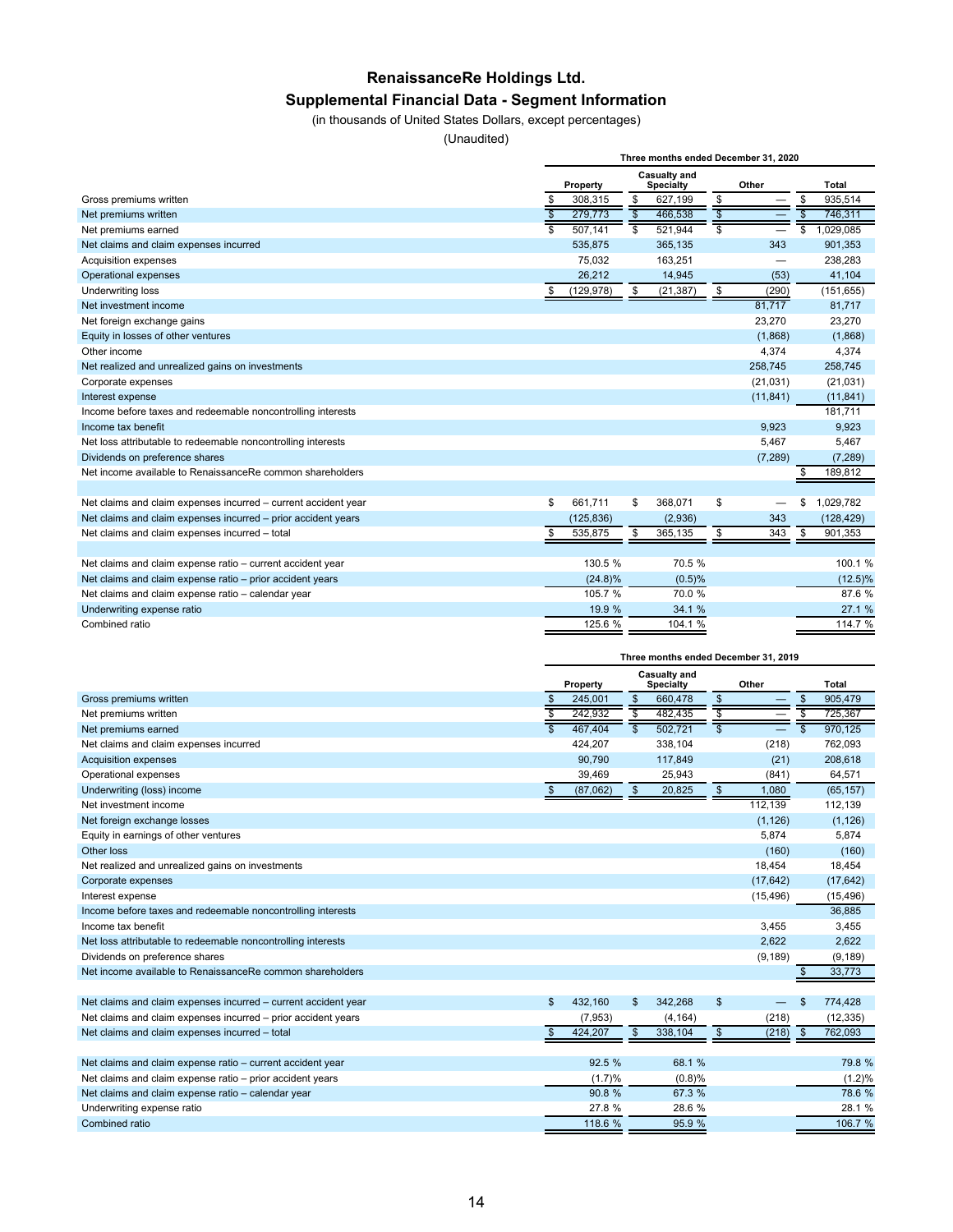## **RenaissanceRe Holdings Ltd.**

## **Supplemental Financial Data - Segment Information**

(in thousands of United States Dollars, except percentages)

(Unaudited)

|                                                                | Year ended December 31, 2020<br>Casualty and<br>Other<br>Property<br><b>Specialty</b><br>$\mathfrak s$<br>\$<br>2,999,142<br>2,807,023<br>\$<br>\$<br>\$<br>2,037,200<br>2,059,133<br>\$<br>S<br>—<br>$\overline{\mathbb{S}}$<br>\$2,016,247<br>$\overline{\mathbb{S}}$<br>1.936.215<br>1,435,735<br>1,488,662<br>212<br>353.700<br>543,977<br>135,547<br>71,140<br>$\mathfrak{S}$<br>$\sqrt[6]{\frac{1}{2}}$<br>11,233<br>\$<br>(87, 532)<br>(212)<br>354.038<br>27,773<br>17,194<br>213<br>820.636<br>(96, 970)<br>(50, 453)<br>(2,862)<br>(230, 653) |            |    |             |                         |           |               |              |  |  |
|----------------------------------------------------------------|---------------------------------------------------------------------------------------------------------------------------------------------------------------------------------------------------------------------------------------------------------------------------------------------------------------------------------------------------------------------------------------------------------------------------------------------------------------------------------------------------------------------------------------------------------|------------|----|-------------|-------------------------|-----------|---------------|--------------|--|--|
|                                                                |                                                                                                                                                                                                                                                                                                                                                                                                                                                                                                                                                         |            |    |             |                         |           |               | <b>Total</b> |  |  |
| Gross premiums written                                         |                                                                                                                                                                                                                                                                                                                                                                                                                                                                                                                                                         |            |    |             |                         |           |               | 5,806,165    |  |  |
| Net premiums written                                           |                                                                                                                                                                                                                                                                                                                                                                                                                                                                                                                                                         |            |    |             |                         |           |               | 4,096,333    |  |  |
| Net premiums earned                                            |                                                                                                                                                                                                                                                                                                                                                                                                                                                                                                                                                         |            |    |             |                         |           |               | 3,952,462    |  |  |
| Net claims and claim expenses incurred                         |                                                                                                                                                                                                                                                                                                                                                                                                                                                                                                                                                         |            |    |             |                         |           |               | 2,924,609    |  |  |
| <b>Acquisition expenses</b>                                    |                                                                                                                                                                                                                                                                                                                                                                                                                                                                                                                                                         |            |    |             |                         |           |               | 897,677      |  |  |
| Operational expenses                                           |                                                                                                                                                                                                                                                                                                                                                                                                                                                                                                                                                         |            |    |             |                         |           |               | 206,687      |  |  |
| Underwriting income (loss)                                     |                                                                                                                                                                                                                                                                                                                                                                                                                                                                                                                                                         |            |    |             |                         |           |               | (76, 511)    |  |  |
| Net investment income                                          |                                                                                                                                                                                                                                                                                                                                                                                                                                                                                                                                                         |            |    |             |                         |           |               | 354,038      |  |  |
| Net foreign exchange gains                                     |                                                                                                                                                                                                                                                                                                                                                                                                                                                                                                                                                         |            |    |             |                         |           |               | 27.773       |  |  |
| Equity in earnings of other ventures                           |                                                                                                                                                                                                                                                                                                                                                                                                                                                                                                                                                         |            |    |             |                         |           |               | 17,194       |  |  |
| Other income                                                   |                                                                                                                                                                                                                                                                                                                                                                                                                                                                                                                                                         |            |    |             |                         |           |               | 213          |  |  |
| Net realized and unrealized gains on investments               |                                                                                                                                                                                                                                                                                                                                                                                                                                                                                                                                                         |            |    |             |                         |           |               | 820,636      |  |  |
| Corporate expenses                                             |                                                                                                                                                                                                                                                                                                                                                                                                                                                                                                                                                         |            |    |             |                         |           |               | (96, 970)    |  |  |
| Interest expense                                               |                                                                                                                                                                                                                                                                                                                                                                                                                                                                                                                                                         |            |    |             |                         |           |               | (50, 453)    |  |  |
| Income before taxes and redeemable noncontrolling interests    |                                                                                                                                                                                                                                                                                                                                                                                                                                                                                                                                                         |            |    |             |                         |           |               | 995.920      |  |  |
| Income tax expense                                             |                                                                                                                                                                                                                                                                                                                                                                                                                                                                                                                                                         |            |    |             |                         |           |               | (2,862)      |  |  |
| Net income attributable to redeemable noncontrolling interests |                                                                                                                                                                                                                                                                                                                                                                                                                                                                                                                                                         |            |    |             |                         |           |               | (230, 653)   |  |  |
| Dividends on preference shares                                 |                                                                                                                                                                                                                                                                                                                                                                                                                                                                                                                                                         |            |    |             |                         | (30, 923) |               | (30, 923)    |  |  |
| Net income attributable to RenaissanceRe common shareholders   |                                                                                                                                                                                                                                                                                                                                                                                                                                                                                                                                                         |            |    |             |                         |           |               | 731,482      |  |  |
|                                                                |                                                                                                                                                                                                                                                                                                                                                                                                                                                                                                                                                         |            |    |             |                         |           |               |              |  |  |
| Net claims and claim expenses incurred - current accident year | 1,592,996<br>\$                                                                                                                                                                                                                                                                                                                                                                                                                                                                                                                                         |            |    | \$1,515,425 | \$                      |           | \$            | 3,108,421    |  |  |
| Net claims and claim expenses incurred - prior accident years  |                                                                                                                                                                                                                                                                                                                                                                                                                                                                                                                                                         | (157, 261) |    | (26, 763)   |                         | 212       |               | (183, 812)   |  |  |
| Net claims and claim expenses incurred - total                 | 1,435,735<br>\$                                                                                                                                                                                                                                                                                                                                                                                                                                                                                                                                         |            | \$ | 1,488,662   | $\sqrt[6]{\frac{1}{2}}$ | 212       | $\sqrt[6]{3}$ | 2,924,609    |  |  |
|                                                                |                                                                                                                                                                                                                                                                                                                                                                                                                                                                                                                                                         |            |    |             |                         |           |               |              |  |  |
| Net claims and claim expense ratio - current accident year     |                                                                                                                                                                                                                                                                                                                                                                                                                                                                                                                                                         | 82.3 %     |    | 75.2 %      |                         |           |               | 78.6 %       |  |  |
| Net claims and claim expense ratio - prior accident years      |                                                                                                                                                                                                                                                                                                                                                                                                                                                                                                                                                         | (8.1)%     |    | (1.4)%      |                         |           |               | (4.6)%       |  |  |
| Net claims and claim expense ratio - calendar year             |                                                                                                                                                                                                                                                                                                                                                                                                                                                                                                                                                         | 74.2 %     |    | 73.8 %      |                         |           |               | 74.0 %       |  |  |
| Underwriting expense ratio                                     |                                                                                                                                                                                                                                                                                                                                                                                                                                                                                                                                                         | 25.2 %     |    | 30.5 %      |                         |           |               | 27.9 %       |  |  |
| Combined ratio                                                 |                                                                                                                                                                                                                                                                                                                                                                                                                                                                                                                                                         | 99.4 %     |    | 104.3 %     |                         |           |               | 101.9 %      |  |  |

| Casualty and<br>Other<br>Total<br>Property<br><b>Specialty</b><br>2,376,765<br>$\sqrt[6]{\frac{1}{2}}$<br>2,430,985<br>\$<br>\$<br>4,807,750<br>\$<br>Gross premiums written<br>$\overline{\mathsf{s}}$<br>$\overline{\mathbf{s}}$<br>s<br>\$<br>1.654.259<br>1,727,234<br>3,381,493<br>Net premiums written<br>$\overline{\$}$ 1,710,909<br>$\overline{\mathbb{s}}$<br>1,627,494<br>3,338,403<br>Net premiums earned<br>965,424<br>(40)<br>2,097,021<br>Net claims and claim expenses incurred<br>1,131,637<br>313,761<br>448,678<br>(207)<br>762,232<br><b>Acquisition expenses</b><br>84.546<br>222,733<br>Operational expenses<br>139,015<br>(828)<br>$\sqrt[6]{3}$<br>$\mathfrak{S}$<br>$\mathfrak{S}$<br>1,075<br>209,294<br>46,048<br>256,417<br>Underwriting income<br>424,207<br>Net investment income<br>424,207<br>Net foreign exchange losses<br>(2,938)<br>(2,938)<br>23,224<br>23,224<br>Equity in earnings of other ventures<br>4,949<br>4,949<br>Other income<br>414,109<br>414,109<br>Net realized and unrealized gains on investments<br>(94, 122)<br>(94, 122)<br>Corporate expenses<br>(58, 364)<br>(58, 364)<br>Interest expense<br>967,482<br>Income before taxes and redeemable noncontrolling interests<br>(17, 215)<br>(17, 215)<br>Income tax expense<br>Net income attributable to redeemable noncontrolling interests<br>(201, 469)<br>(201, 469)<br>(36, 756)<br>Dividends on preference shares<br>(36, 756)<br>Net income available to RenaissanceRe common shareholders<br>712,042<br>\$<br>$\mathfrak{s}$<br>968,357<br>\$1,155,519<br>\$<br>2,123,876<br>Net claims and claim expenses incurred - current accident year<br>Net claims and claim expenses incurred - prior accident years<br>(2,933)<br>(23, 882)<br>(40)<br>(26, 855)<br>$\sqrt[6]{\frac{1}{2}}$<br>$\mathbb{S}$<br>\$<br>$\mathfrak{S}$<br>2,097,021<br>Net claims and claim expenses incurred - total<br>965,424<br>1,131,637<br>(40)<br>59.5 %<br>67.5 %<br>Net claims and claim expense ratio - current accident year<br>63.6 %<br>Net claims and claim expense ratio - prior accident years<br>(0.2)%<br>(0.8)%<br>(1.4)%<br>59.3 %<br>66.1 %<br>62.8%<br>Net claims and claim expense ratio - calendar year<br>31.2 %<br>29.5 %<br>27.8%<br>Underwriting expense ratio<br>87.1 %<br>97.3 %<br>92.3 %<br>Combined ratio |  |  | Year ended December 31, 2019 |  |  |
|-------------------------------------------------------------------------------------------------------------------------------------------------------------------------------------------------------------------------------------------------------------------------------------------------------------------------------------------------------------------------------------------------------------------------------------------------------------------------------------------------------------------------------------------------------------------------------------------------------------------------------------------------------------------------------------------------------------------------------------------------------------------------------------------------------------------------------------------------------------------------------------------------------------------------------------------------------------------------------------------------------------------------------------------------------------------------------------------------------------------------------------------------------------------------------------------------------------------------------------------------------------------------------------------------------------------------------------------------------------------------------------------------------------------------------------------------------------------------------------------------------------------------------------------------------------------------------------------------------------------------------------------------------------------------------------------------------------------------------------------------------------------------------------------------------------------------------------------------------------------------------------------------------------------------------------------------------------------------------------------------------------------------------------------------------------------------------------------------------------------------------------------------------------------------------------------------------------------------------------------------------------------------------------------------------------------------------|--|--|------------------------------|--|--|
|                                                                                                                                                                                                                                                                                                                                                                                                                                                                                                                                                                                                                                                                                                                                                                                                                                                                                                                                                                                                                                                                                                                                                                                                                                                                                                                                                                                                                                                                                                                                                                                                                                                                                                                                                                                                                                                                                                                                                                                                                                                                                                                                                                                                                                                                                                                               |  |  |                              |  |  |
|                                                                                                                                                                                                                                                                                                                                                                                                                                                                                                                                                                                                                                                                                                                                                                                                                                                                                                                                                                                                                                                                                                                                                                                                                                                                                                                                                                                                                                                                                                                                                                                                                                                                                                                                                                                                                                                                                                                                                                                                                                                                                                                                                                                                                                                                                                                               |  |  |                              |  |  |
|                                                                                                                                                                                                                                                                                                                                                                                                                                                                                                                                                                                                                                                                                                                                                                                                                                                                                                                                                                                                                                                                                                                                                                                                                                                                                                                                                                                                                                                                                                                                                                                                                                                                                                                                                                                                                                                                                                                                                                                                                                                                                                                                                                                                                                                                                                                               |  |  |                              |  |  |
|                                                                                                                                                                                                                                                                                                                                                                                                                                                                                                                                                                                                                                                                                                                                                                                                                                                                                                                                                                                                                                                                                                                                                                                                                                                                                                                                                                                                                                                                                                                                                                                                                                                                                                                                                                                                                                                                                                                                                                                                                                                                                                                                                                                                                                                                                                                               |  |  |                              |  |  |
|                                                                                                                                                                                                                                                                                                                                                                                                                                                                                                                                                                                                                                                                                                                                                                                                                                                                                                                                                                                                                                                                                                                                                                                                                                                                                                                                                                                                                                                                                                                                                                                                                                                                                                                                                                                                                                                                                                                                                                                                                                                                                                                                                                                                                                                                                                                               |  |  |                              |  |  |
|                                                                                                                                                                                                                                                                                                                                                                                                                                                                                                                                                                                                                                                                                                                                                                                                                                                                                                                                                                                                                                                                                                                                                                                                                                                                                                                                                                                                                                                                                                                                                                                                                                                                                                                                                                                                                                                                                                                                                                                                                                                                                                                                                                                                                                                                                                                               |  |  |                              |  |  |
|                                                                                                                                                                                                                                                                                                                                                                                                                                                                                                                                                                                                                                                                                                                                                                                                                                                                                                                                                                                                                                                                                                                                                                                                                                                                                                                                                                                                                                                                                                                                                                                                                                                                                                                                                                                                                                                                                                                                                                                                                                                                                                                                                                                                                                                                                                                               |  |  |                              |  |  |
|                                                                                                                                                                                                                                                                                                                                                                                                                                                                                                                                                                                                                                                                                                                                                                                                                                                                                                                                                                                                                                                                                                                                                                                                                                                                                                                                                                                                                                                                                                                                                                                                                                                                                                                                                                                                                                                                                                                                                                                                                                                                                                                                                                                                                                                                                                                               |  |  |                              |  |  |
|                                                                                                                                                                                                                                                                                                                                                                                                                                                                                                                                                                                                                                                                                                                                                                                                                                                                                                                                                                                                                                                                                                                                                                                                                                                                                                                                                                                                                                                                                                                                                                                                                                                                                                                                                                                                                                                                                                                                                                                                                                                                                                                                                                                                                                                                                                                               |  |  |                              |  |  |
|                                                                                                                                                                                                                                                                                                                                                                                                                                                                                                                                                                                                                                                                                                                                                                                                                                                                                                                                                                                                                                                                                                                                                                                                                                                                                                                                                                                                                                                                                                                                                                                                                                                                                                                                                                                                                                                                                                                                                                                                                                                                                                                                                                                                                                                                                                                               |  |  |                              |  |  |
|                                                                                                                                                                                                                                                                                                                                                                                                                                                                                                                                                                                                                                                                                                                                                                                                                                                                                                                                                                                                                                                                                                                                                                                                                                                                                                                                                                                                                                                                                                                                                                                                                                                                                                                                                                                                                                                                                                                                                                                                                                                                                                                                                                                                                                                                                                                               |  |  |                              |  |  |
|                                                                                                                                                                                                                                                                                                                                                                                                                                                                                                                                                                                                                                                                                                                                                                                                                                                                                                                                                                                                                                                                                                                                                                                                                                                                                                                                                                                                                                                                                                                                                                                                                                                                                                                                                                                                                                                                                                                                                                                                                                                                                                                                                                                                                                                                                                                               |  |  |                              |  |  |
|                                                                                                                                                                                                                                                                                                                                                                                                                                                                                                                                                                                                                                                                                                                                                                                                                                                                                                                                                                                                                                                                                                                                                                                                                                                                                                                                                                                                                                                                                                                                                                                                                                                                                                                                                                                                                                                                                                                                                                                                                                                                                                                                                                                                                                                                                                                               |  |  |                              |  |  |
|                                                                                                                                                                                                                                                                                                                                                                                                                                                                                                                                                                                                                                                                                                                                                                                                                                                                                                                                                                                                                                                                                                                                                                                                                                                                                                                                                                                                                                                                                                                                                                                                                                                                                                                                                                                                                                                                                                                                                                                                                                                                                                                                                                                                                                                                                                                               |  |  |                              |  |  |
|                                                                                                                                                                                                                                                                                                                                                                                                                                                                                                                                                                                                                                                                                                                                                                                                                                                                                                                                                                                                                                                                                                                                                                                                                                                                                                                                                                                                                                                                                                                                                                                                                                                                                                                                                                                                                                                                                                                                                                                                                                                                                                                                                                                                                                                                                                                               |  |  |                              |  |  |
|                                                                                                                                                                                                                                                                                                                                                                                                                                                                                                                                                                                                                                                                                                                                                                                                                                                                                                                                                                                                                                                                                                                                                                                                                                                                                                                                                                                                                                                                                                                                                                                                                                                                                                                                                                                                                                                                                                                                                                                                                                                                                                                                                                                                                                                                                                                               |  |  |                              |  |  |
|                                                                                                                                                                                                                                                                                                                                                                                                                                                                                                                                                                                                                                                                                                                                                                                                                                                                                                                                                                                                                                                                                                                                                                                                                                                                                                                                                                                                                                                                                                                                                                                                                                                                                                                                                                                                                                                                                                                                                                                                                                                                                                                                                                                                                                                                                                                               |  |  |                              |  |  |
|                                                                                                                                                                                                                                                                                                                                                                                                                                                                                                                                                                                                                                                                                                                                                                                                                                                                                                                                                                                                                                                                                                                                                                                                                                                                                                                                                                                                                                                                                                                                                                                                                                                                                                                                                                                                                                                                                                                                                                                                                                                                                                                                                                                                                                                                                                                               |  |  |                              |  |  |
|                                                                                                                                                                                                                                                                                                                                                                                                                                                                                                                                                                                                                                                                                                                                                                                                                                                                                                                                                                                                                                                                                                                                                                                                                                                                                                                                                                                                                                                                                                                                                                                                                                                                                                                                                                                                                                                                                                                                                                                                                                                                                                                                                                                                                                                                                                                               |  |  |                              |  |  |
|                                                                                                                                                                                                                                                                                                                                                                                                                                                                                                                                                                                                                                                                                                                                                                                                                                                                                                                                                                                                                                                                                                                                                                                                                                                                                                                                                                                                                                                                                                                                                                                                                                                                                                                                                                                                                                                                                                                                                                                                                                                                                                                                                                                                                                                                                                                               |  |  |                              |  |  |
|                                                                                                                                                                                                                                                                                                                                                                                                                                                                                                                                                                                                                                                                                                                                                                                                                                                                                                                                                                                                                                                                                                                                                                                                                                                                                                                                                                                                                                                                                                                                                                                                                                                                                                                                                                                                                                                                                                                                                                                                                                                                                                                                                                                                                                                                                                                               |  |  |                              |  |  |
|                                                                                                                                                                                                                                                                                                                                                                                                                                                                                                                                                                                                                                                                                                                                                                                                                                                                                                                                                                                                                                                                                                                                                                                                                                                                                                                                                                                                                                                                                                                                                                                                                                                                                                                                                                                                                                                                                                                                                                                                                                                                                                                                                                                                                                                                                                                               |  |  |                              |  |  |
|                                                                                                                                                                                                                                                                                                                                                                                                                                                                                                                                                                                                                                                                                                                                                                                                                                                                                                                                                                                                                                                                                                                                                                                                                                                                                                                                                                                                                                                                                                                                                                                                                                                                                                                                                                                                                                                                                                                                                                                                                                                                                                                                                                                                                                                                                                                               |  |  |                              |  |  |
|                                                                                                                                                                                                                                                                                                                                                                                                                                                                                                                                                                                                                                                                                                                                                                                                                                                                                                                                                                                                                                                                                                                                                                                                                                                                                                                                                                                                                                                                                                                                                                                                                                                                                                                                                                                                                                                                                                                                                                                                                                                                                                                                                                                                                                                                                                                               |  |  |                              |  |  |
|                                                                                                                                                                                                                                                                                                                                                                                                                                                                                                                                                                                                                                                                                                                                                                                                                                                                                                                                                                                                                                                                                                                                                                                                                                                                                                                                                                                                                                                                                                                                                                                                                                                                                                                                                                                                                                                                                                                                                                                                                                                                                                                                                                                                                                                                                                                               |  |  |                              |  |  |
|                                                                                                                                                                                                                                                                                                                                                                                                                                                                                                                                                                                                                                                                                                                                                                                                                                                                                                                                                                                                                                                                                                                                                                                                                                                                                                                                                                                                                                                                                                                                                                                                                                                                                                                                                                                                                                                                                                                                                                                                                                                                                                                                                                                                                                                                                                                               |  |  |                              |  |  |
|                                                                                                                                                                                                                                                                                                                                                                                                                                                                                                                                                                                                                                                                                                                                                                                                                                                                                                                                                                                                                                                                                                                                                                                                                                                                                                                                                                                                                                                                                                                                                                                                                                                                                                                                                                                                                                                                                                                                                                                                                                                                                                                                                                                                                                                                                                                               |  |  |                              |  |  |
|                                                                                                                                                                                                                                                                                                                                                                                                                                                                                                                                                                                                                                                                                                                                                                                                                                                                                                                                                                                                                                                                                                                                                                                                                                                                                                                                                                                                                                                                                                                                                                                                                                                                                                                                                                                                                                                                                                                                                                                                                                                                                                                                                                                                                                                                                                                               |  |  |                              |  |  |
|                                                                                                                                                                                                                                                                                                                                                                                                                                                                                                                                                                                                                                                                                                                                                                                                                                                                                                                                                                                                                                                                                                                                                                                                                                                                                                                                                                                                                                                                                                                                                                                                                                                                                                                                                                                                                                                                                                                                                                                                                                                                                                                                                                                                                                                                                                                               |  |  |                              |  |  |
|                                                                                                                                                                                                                                                                                                                                                                                                                                                                                                                                                                                                                                                                                                                                                                                                                                                                                                                                                                                                                                                                                                                                                                                                                                                                                                                                                                                                                                                                                                                                                                                                                                                                                                                                                                                                                                                                                                                                                                                                                                                                                                                                                                                                                                                                                                                               |  |  |                              |  |  |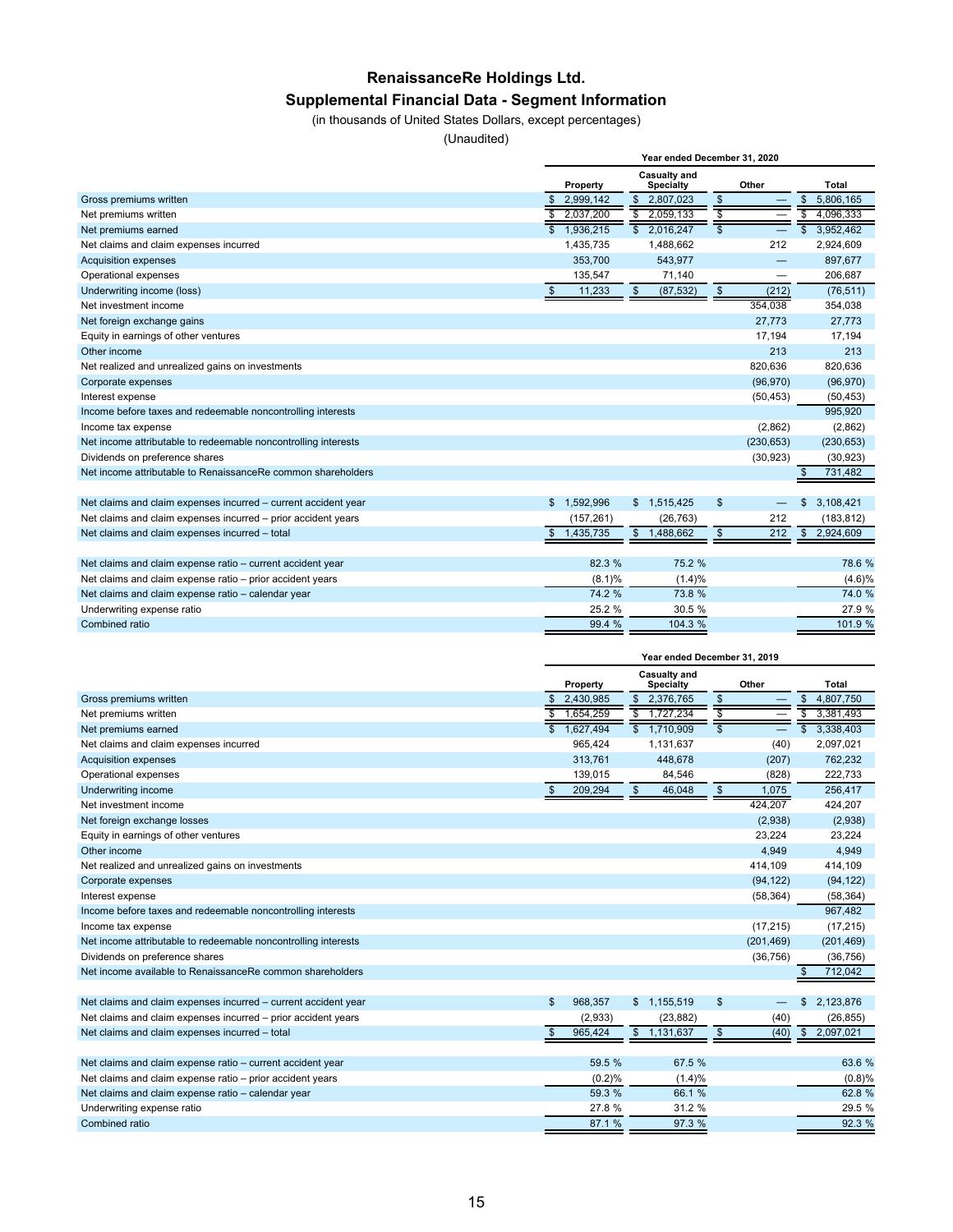## **RenaissanceRe Holdings Ltd. Supplemental Financial Data - Gross Premiums Written**

(in thousands of United States Dollars)

(Unaudited)

|                                                       | Three months ended |                                              |         |         | Twelve months ended  |           |                      |           |  |
|-------------------------------------------------------|--------------------|----------------------------------------------|---------|---------|----------------------|-----------|----------------------|-----------|--|
|                                                       |                    | December 31.<br>December 31.<br>2020<br>2019 |         |         | December 31,<br>2020 |           | December 31,<br>2019 |           |  |
| <b>Property Segment</b>                               |                    |                                              |         |         |                      |           |                      |           |  |
| Catastrophe                                           | \$                 | 59,120                                       | \$      | 44.824  | \$.                  | 1,886,785 | \$                   | 1,595,472 |  |
| Other property                                        |                    | 249,195                                      |         | 200,177 |                      | 1,112,357 |                      | 835,513   |  |
| Property segment gross premiums written               |                    | 308,315                                      | 245,001 |         | 2,999,142            |           | S                    | 2,430,985 |  |
|                                                       |                    |                                              |         |         |                      |           |                      |           |  |
| <b>Casualty and Specialty Segment</b>                 |                    |                                              |         |         |                      |           |                      |           |  |
| General casualty (1)                                  | \$                 | 190.996                                      | \$      | 197.338 | \$                   | 904.594   | \$                   | 807,901   |  |
| Professional liability (2)                            |                    | 207,437                                      |         | 189,838 |                      | 836,120   |                      | 650,750   |  |
| Financial lines (3)                                   |                    | 122,023                                      |         | 126,983 |                      | 514,192   |                      | 457,000   |  |
| Other $(4)$                                           |                    | 106,743                                      |         | 146,319 |                      | 552,117   |                      | 461,114   |  |
| Casualty and Specialty segment gross premiums written |                    | 627,199                                      |         | 660,478 |                      | 2,807,023 | \$                   | 2,376,765 |  |

(1) Includes automobile liability, casualty clash, employer's liability, umbrella or excess casualty, workers' compensation and general liability.

(2) Includes directors and officers, medical malpractice, and professional indemnity.

(3) Includes financial guaranty, mortgage guaranty, political risk, surety and trade credit.

(4) Includes accident and health, agriculture, aviation, cyber, energy, marine, satellite and terrorism. Lines of business such as regional multiline and whole account may have characteristics of various other classes of business, and are allocated accordingly.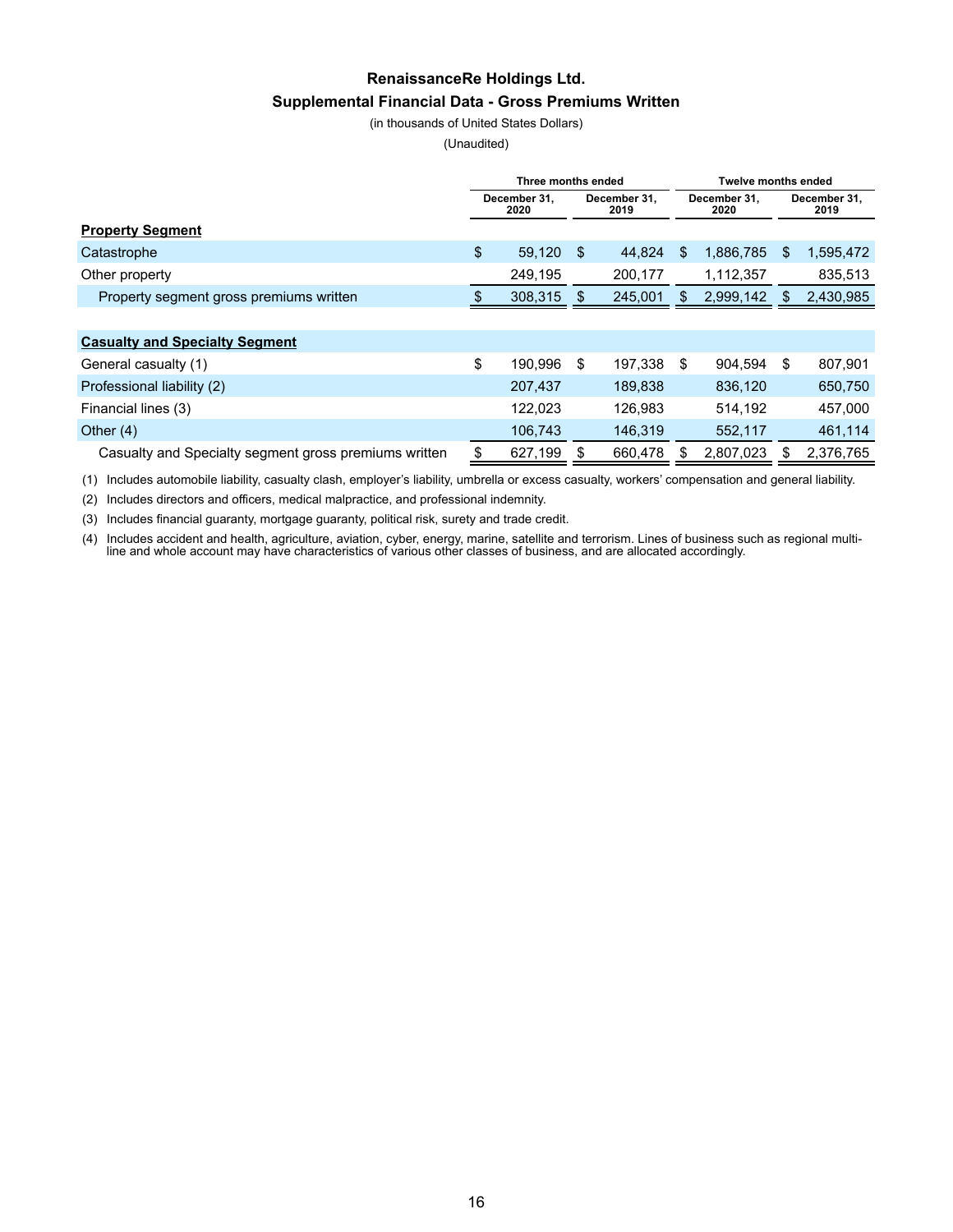## **RenaissanceRe Holdings Ltd. Supplemental Financial Data - Total Investment Result**

(in thousands of United States Dollars, except percentages)

(Unaudited)

|                                                  |                | Three months ended   |                         |                      | <b>Twelve months ended</b> |                      |    |                      |  |
|--------------------------------------------------|----------------|----------------------|-------------------------|----------------------|----------------------------|----------------------|----|----------------------|--|
|                                                  |                | December 31,<br>2020 |                         | December 31,<br>2019 |                            | December 31.<br>2020 |    | December 31,<br>2019 |  |
| Fixed maturity investments trading               | $\mathfrak{S}$ | 66,912               | $\sqrt[6]{\frac{1}{2}}$ | 85,937               | $\mathbb{S}$               | 278,215              | \$ | 318,503              |  |
| Short term investments                           |                | 1,047                |                         | 11.552               |                            | 20,799               |    | 56,264               |  |
| Equity investments trading                       |                | 1,628                |                         | 1,539                |                            | 6,404                |    | 4,808                |  |
| Other investments                                |                |                      |                         |                      |                            |                      |    |                      |  |
| Catastrophe bonds                                |                | 13,500               |                         | 12,870               |                            | 54.784               |    | 46,154               |  |
| Other                                            |                | 4,083                |                         | 2,221                |                            | 9,417                |    | 8,447                |  |
| Cash and cash equivalents                        |                | 192                  |                         | 1,875                |                            | 2,974                |    | 7,676                |  |
|                                                  |                | 87,362               |                         | 115,994              |                            | 372,593              |    | 441,852              |  |
| Investment expenses                              |                | (5,645)              |                         | (3,856)              |                            | (18, 555)            |    | (17, 645)            |  |
| Net investment income                            |                | 81,717               |                         | 112,138              |                            | 354,038              |    | 424,207              |  |
|                                                  |                |                      |                         |                      |                            |                      |    |                      |  |
| Net realized and unrealized gains (losses) on:   |                |                      |                         |                      |                            |                      |    |                      |  |
| Fixed maturity investments trading (1)           |                | 90.132               |                         | (48, 146)            |                            | 592,412              |    | 297,977              |  |
| Equity investments trading (1)                   |                | 154,306              |                         | 66.043               |                            | 235,552              |    | 116,506              |  |
| Other investments                                |                |                      |                         |                      |                            |                      |    |                      |  |
| Catastrophe bonds                                |                | (9,742)              |                         | (4, 522)             |                            | (7,031)              |    | (9, 392)             |  |
| Other                                            |                | 24,049               |                         | 5,079                |                            | (297)                |    | 9,018                |  |
| Net realized and unrealized gains on investments |                | 258,745              |                         | 18,454               |                            | 820,636              |    | 414,109              |  |
| <b>Total investment result</b>                   |                | 340,462              | \$                      | 130,592              |                            | \$1,174,674          | \$ | 838,316              |  |
|                                                  |                |                      |                         |                      |                            |                      |    |                      |  |
| Total investment return - annualized             |                | 6.6%                 |                         | 3.1%                 |                            | 5.9%                 |    | 5.2%                 |  |

(1) Net realized and unrealized gains (losses) on fixed maturity investments trading includes the impacts of interest rate futures, interest rate swaps, credit default swaps and total return swaps. Net realized and unrealized gains (losses) on equity investments trading includes the impact of equity futures.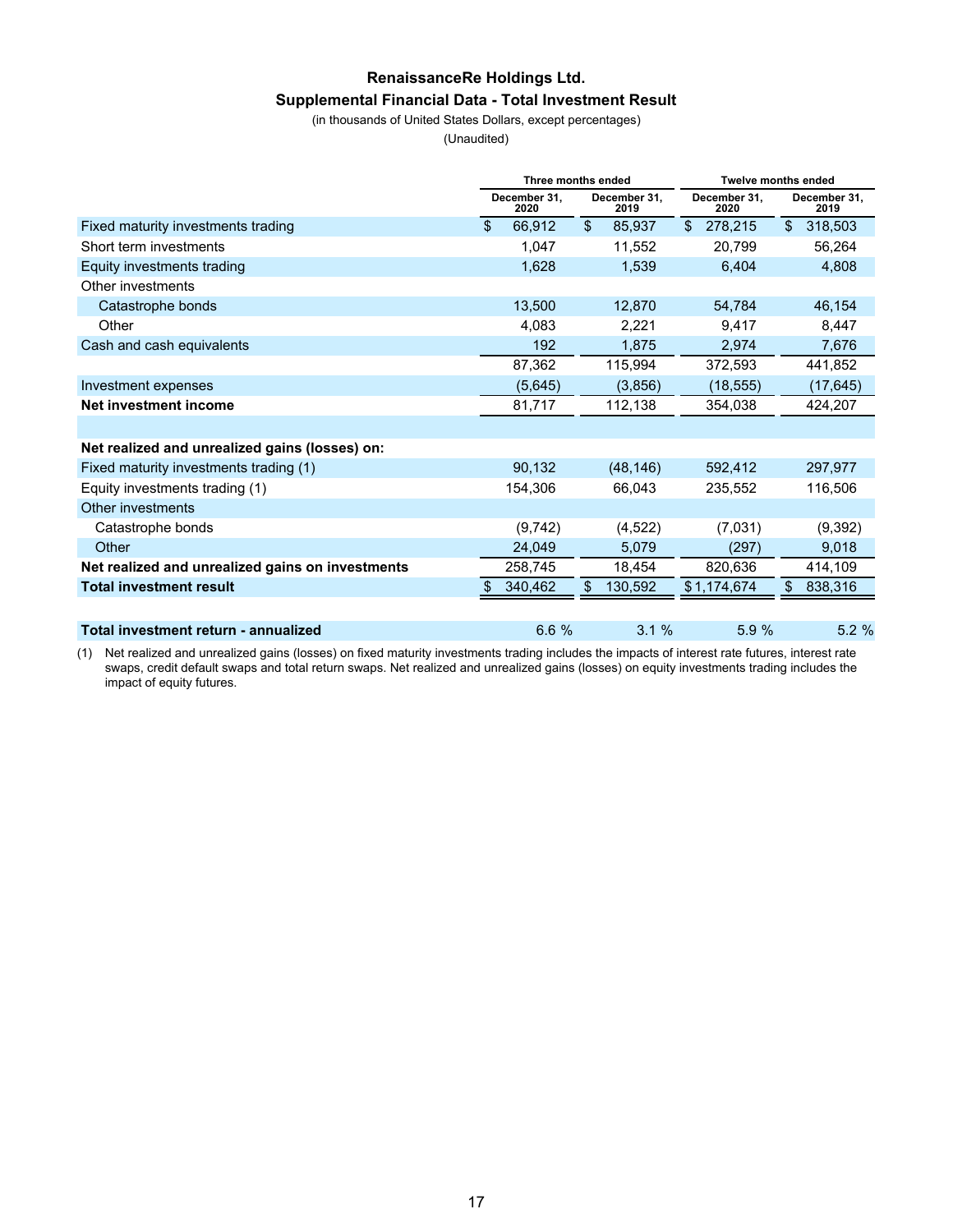#### **Comments on Regulation G**

In addition to the GAAP financial measures set forth in this Press Release, the Company has included certain non-GAAP financial measures within the meaning of Regulation G. The Company has provided these financial measures in previous investor communications and the Company's management believes that these measures are important to investors and other interested persons, and that investors and such other persons benefit from having a consistent basis for comparison between quarters and for comparison with other companies within the industry. These measures may not, however, be comparable to similarly titled measures used by companies outside of the insurance industry. Investors are cautioned not to place undue reliance on these non-GAAP measures in assessing the Company's overall financial performance.

#### **Operating (Loss) Income (Attributable) Available to RenaissanceRe Common Shareholders and Operating Return on Average Common Equity - Annualized**

The Company uses "operating (loss) income (attributable) available to RenaissanceRe common shareholders" as a measure to evaluate the underlying fundamentals of its operations and believes it to be a useful measure of its corporate performance. "Operating (loss) income (attributable) available to RenaissanceRe common shareholders" as used herein differs from "net income available to RenaissanceRe common shareholders," which the Company believes is the most directly comparable GAAP measure, by the exclusion of net realized and unrealized gains and losses on investments, excluding other investments - catastrophe bonds, net foreign exchange gains and losses, corporate expenses associated with the acquisition of TMR and the subsequent sale of RenaissanceRe (UK) Limited ("RenaissanceRe UK"), the income tax expense or benefit associated with these adjustments and the portion of these adjustments attributable to the Company's redeemable noncontrolling interests." The Company's management believes that "operating (loss) income (attributable) available to RenaissanceRe common shareholders" is useful to investors because it more accurately measures and predicts the Company's results of operations by removing the variability arising from: fluctuations in the fair value of the Company's fixed maturity investment portfolio, equity investments trading, other investments (excluding catastrophe bonds) and investmentsrelated derivatives; fluctuations in foreign exchange rates; corporate expenses associated with the acquisition of TMR and the subsequent sale of RenaissanceRe UK; the associated income tax expense or benefit of these adjustments; and the portion of these adjustments attributable to the Company's redeemable noncontrolling interests. The Company also uses "operating (loss) income (attributable) available to RenaissanceRe common shareholders" to calculate "operating (loss) income (attributable) available to RenaissanceRe common shareholders per common share - diluted" and "operating return on average common equity - annualized." The following table is a reconciliation of: (1) net income available to RenaissanceRe common shareholders to "operating (loss) income (attributable) available to RenaissanceRe common shareholders"; (2) net income available to RenaissanceRe common shareholders per common share - diluted to "operating (loss) income (attributable) available to RenaissanceRe common shareholders per common share - diluted"; and (3) return on average common equity annualized to "operating return on average common equity - annualized." Comparative information for all prior periods has been updated to conform to the current methodology and presentation.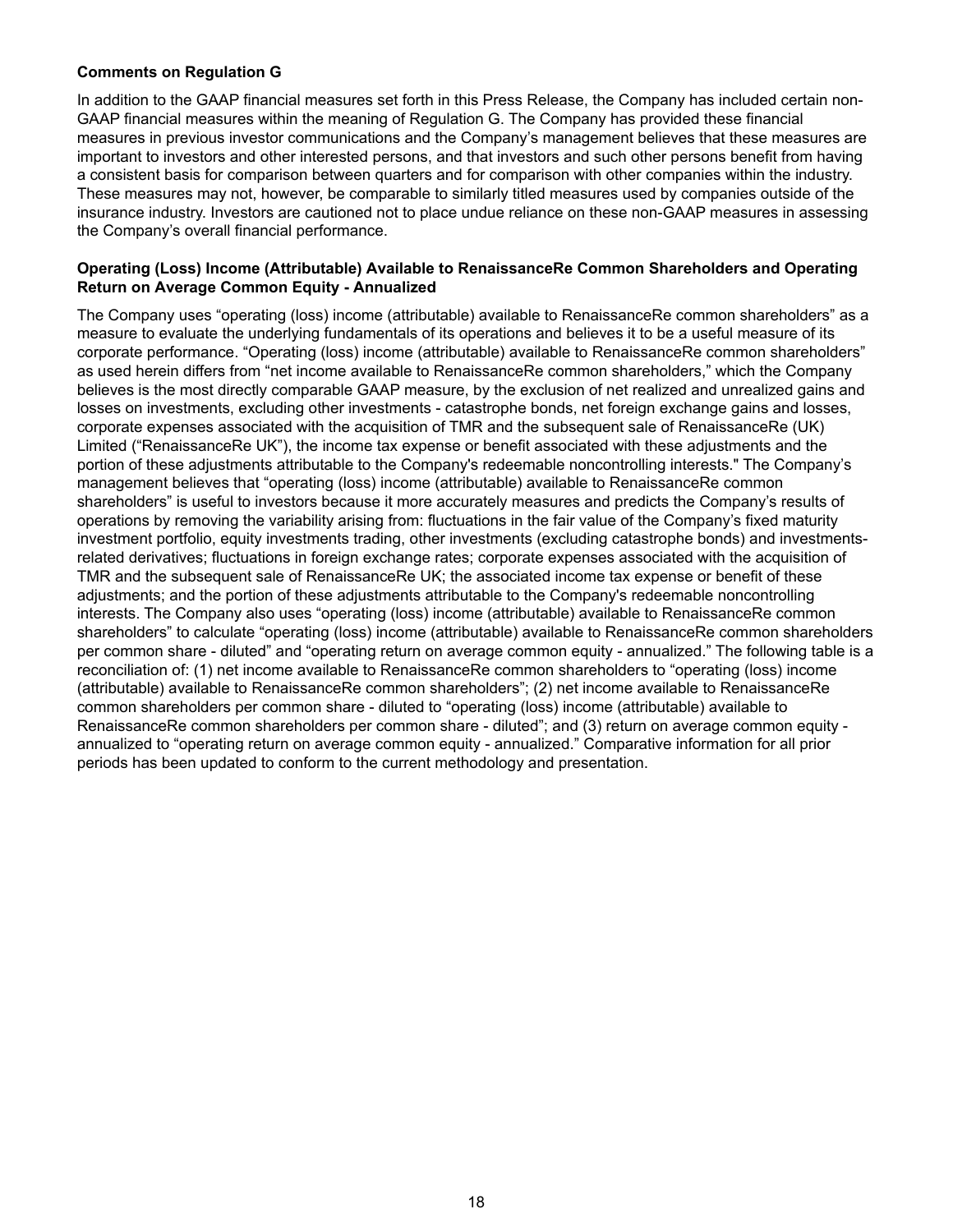|                                                                                                                                | Three months ended |                      |    |                      | <b>Twelve months ended</b> |                      |                |                      |  |
|--------------------------------------------------------------------------------------------------------------------------------|--------------------|----------------------|----|----------------------|----------------------------|----------------------|----------------|----------------------|--|
| (in thousands of United States Dollars, except per share amounts and<br>percentages)                                           |                    | December 31.<br>2020 |    | December 31,<br>2019 |                            | December 31.<br>2020 |                | December 31,<br>2019 |  |
| Net income available to RenaissanceRe common shareholders                                                                      | - \$               | 189,812              | \$ | 33,773               |                            | \$731,482            | $\mathfrak{S}$ | 712,042              |  |
| Adjustment for net realized and unrealized gains on<br>investments, excluding other investments - catastrophe<br>bonds         |                    | (268, 487)           |    | (22, 976)            |                            | (827, 667)           |                | (423, 501)           |  |
| Adjustment for net foreign exchange (gains) losses                                                                             |                    | (23, 270)            |    | 1,126                |                            | (27, 773)            |                | 2,938                |  |
| Adjustment for corporate expenses associated with the<br>acquisition of TMR and the subsequent sale of<br>RenaissanceRe UK (1) |                    | 7,346                |    | 5,700                |                            | 47,964               |                | 49,725               |  |
| Adjustment for income tax expense (benefit) (2)                                                                                |                    | 7.723                |    | (3,707)              |                            | 29,863               |                | 20,367               |  |
| Adjustment for net income (loss) attributable to redeemable<br>noncontrolling interests (3)                                    |                    | 9,754                |    | (1, 293)             |                            | 60,771               |                | 36,180               |  |
| Operating (loss) income (attributable) available to<br>RenaissanceRe common shareholders                                       | \$                 | (77, 122)            | \$ | 12,623               | \$                         | 14,640               | \$             | 397,751              |  |
|                                                                                                                                |                    |                      |    |                      |                            |                      |                |                      |  |
| Net income available to RenaissanceRe common shareholders<br>per common share - diluted                                        | \$                 | 3.74                 | \$ | 0.77                 | \$                         | 15.31                | \$             | 16.29                |  |
| Adjustment for net realized and unrealized gains on<br>investments, excluding other investments - catastrophe<br>bonds         |                    | (5.36)               |    | (0.53)               |                            | (17.54)              |                | (9.81)               |  |
| Adjustment for net foreign exchange (gains) losses                                                                             |                    | (0.46)               |    | 0.03                 |                            | (0.59)               |                | 0.07                 |  |
| Adjustment for corporate expenses associated with the<br>acquisition of TMR and the subsequent sale of<br>RenaissanceRe UK (1) |                    | 0.15                 |    | 0.13                 |                            | 1.02                 |                | 1.15                 |  |
| Adjustment for income tax expense (benefit) (2)                                                                                |                    | 0.15                 |    | (0.09)               |                            | 0.63                 |                | 0.47                 |  |
| Adjustment for net income (loss) attributable to redeemable<br>noncontrolling interests (3)                                    |                    | 0.19                 |    | (0.03)               |                            | 1.29                 |                | 0.84                 |  |
| Operating (loss) income (attributable) available to<br>RenaissanceRe common shareholders per common share -<br>diluted         | \$                 | (1.59)               | \$ | 0.28                 | \$                         | 0.12                 | \$             | 9.01                 |  |
|                                                                                                                                |                    |                      |    |                      |                            |                      |                |                      |  |
| Return on average common equity - annualized                                                                                   |                    | 10.9 %               |    | 2.5%                 |                            | 11.7 %               |                | 14.1 %               |  |
| Adjustment for net realized and unrealized gains on<br>investments, excluding other investments - catastrophe<br>bonds         |                    | $(15.4)\%$           |    | (1.7)%               |                            | $(13.4)\%$           |                | (8.4)%               |  |
| Adjustment for net foreign exchange (gains) losses                                                                             |                    | (1.3)%               |    | 0.1%                 |                            | (0.4)%               |                | 0.1%                 |  |
| Adjustment for corporate expenses associated with the<br>acquisition of TMR and the subsequent sale of<br>RenaissanceRe UK (1) |                    | $0.4\%$              |    | $0.4\%$              |                            | $0.8 \%$             |                | 1.0%                 |  |
| Adjustment for income tax expense (benefit) (2)                                                                                |                    | 0.4%                 |    | (0.3)%               |                            | 0.5%                 |                | 0.4%                 |  |
| Adjustment for net income (loss) attributable to redeemable<br>noncontrolling interests (3)                                    |                    | 0.6%                 |    | (0.1)%               |                            | 1.0%                 |                | 0.7%                 |  |
| Operating return on average common equity - annualized                                                                         |                    | (4.4)%               |    | 0.9%                 |                            | 0.2%                 |                | 7.9 %                |  |

(1) Included in the twelve months ended December 31, 2020 is the loss on sale of RenaissanceRe UK of \$30.2 million.

(2) Adjustment for income tax expense (benefit) represents the income tax (expense) benefit associated with the adjustments to net income available to RenaissanceRe common shareholders. The income tax impact is estimated by applying the statutory rates of applicable jurisdictions, after consideration of other relevant factors.

(3) Represents the portion of these adjustments that are attributable to the Company's redeemable noncontrolling interests, including the income tax impact of those adjustments.